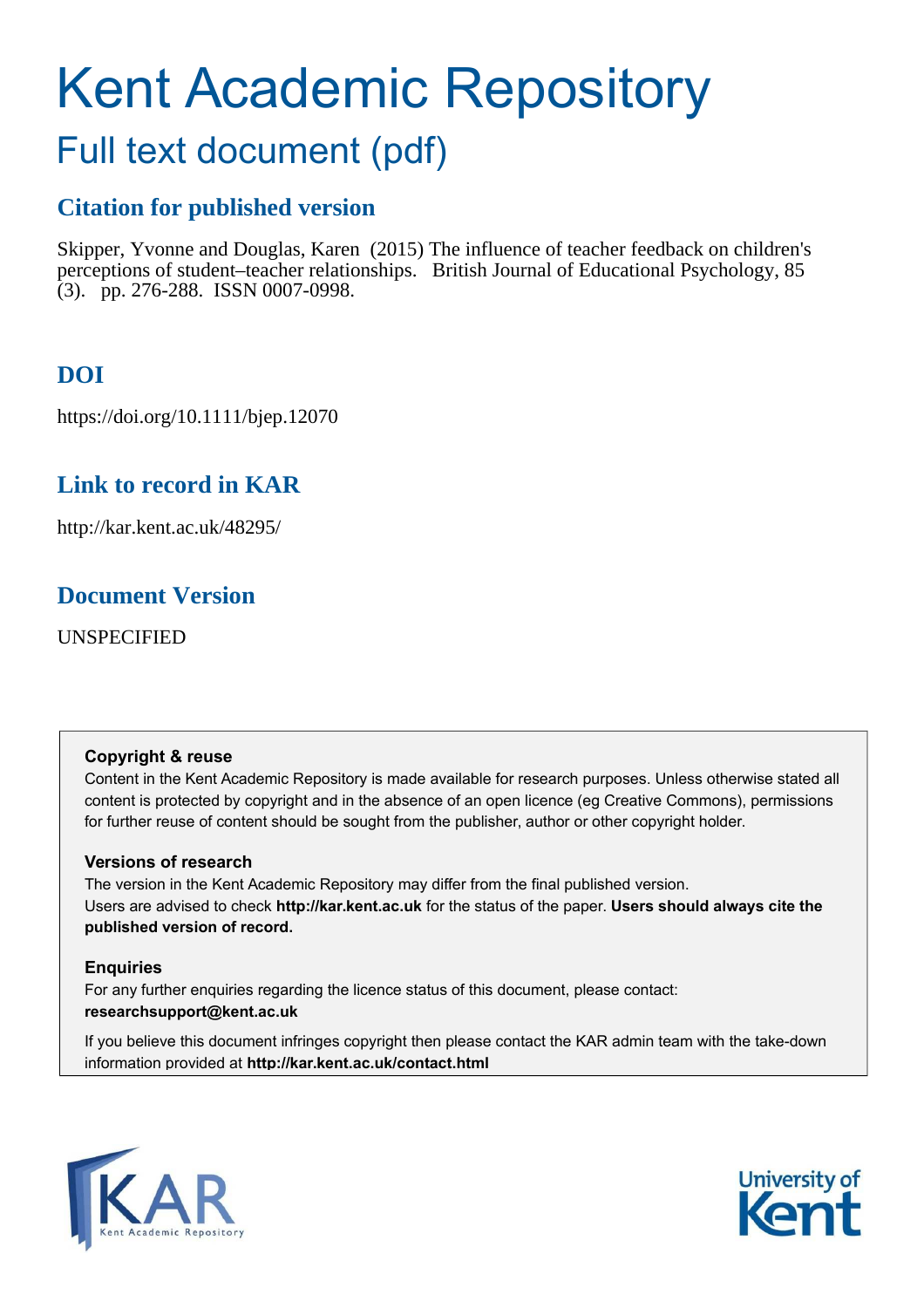The influence of feedback on children's perceptions of student-teacher relationships

Yvonne Skipper and Karen M. Douglas

*British Journal of Educational Psychology*, 2015

Uncorrected manuscript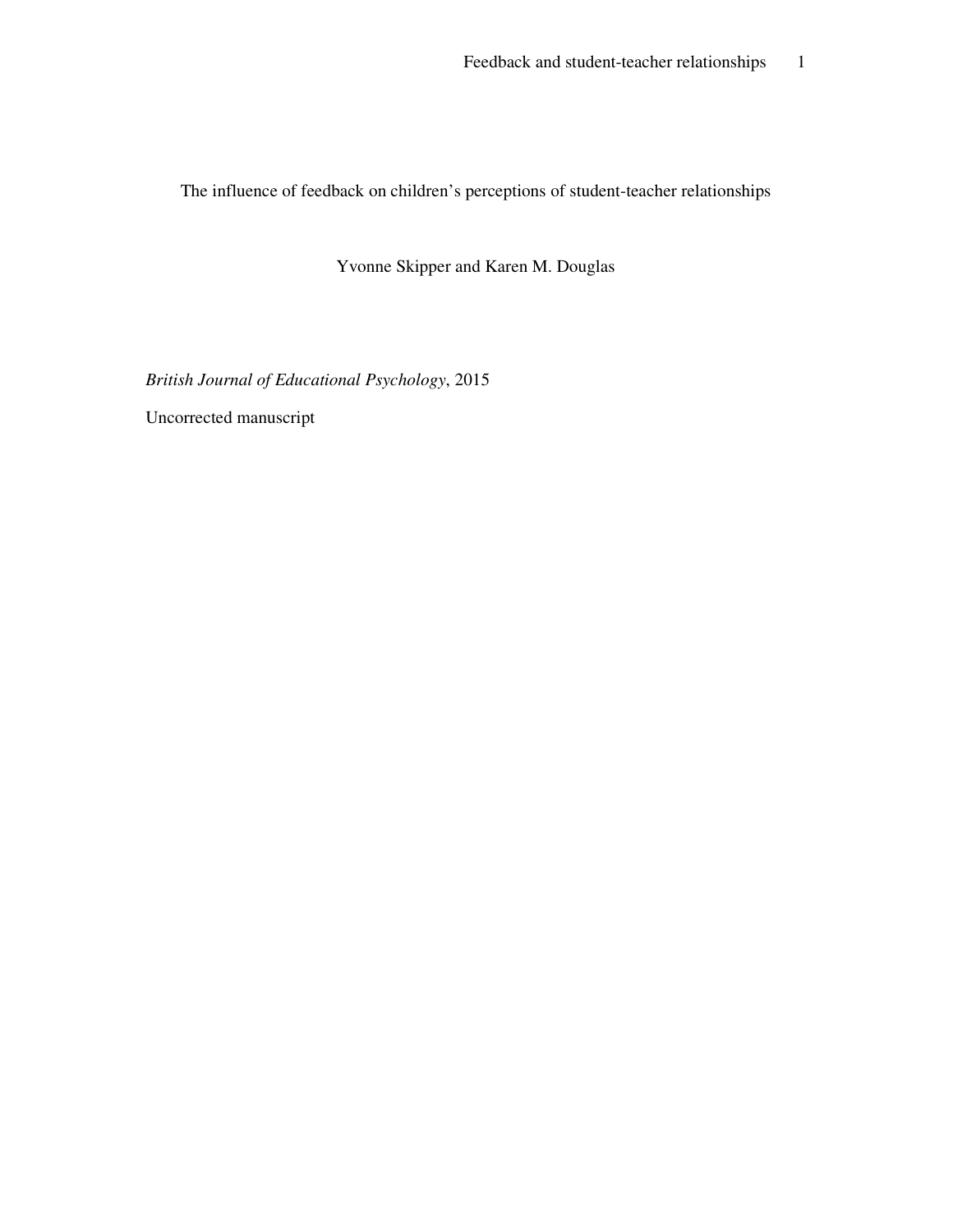#### Abstract

**Background.** Feedback can be delivered using person ("you are clever") or process terms ("you worked hard"). Research suggests that person feedback can lead to negative academic outcomes. However, there is little experimental research examining the impact of feedback on children's perceptions of the student-teacher relationship.

**Aim.** We examined the effects of person, process and no feedback on children's perceptions of their relationship with a (fictional) teacher following success and failure.

**Samples.** In Experiment 1, participants were 145 British children aged 9–11. In Experiment 2, participants were 98 British school children aged 7-11.

**Method.** In Experiment 1, participants read three scenarios where they succeeded and received either person, process, or no praise. Participants then read two scenarios where they failed. In Experiment 2, participants read that they had failed in three tasks and received either person, process or no criticism. Participants then read two scenarios where they succeeded. Following each scenario participants rated how much they liked the teacher and how much they felt that the teacher liked them.

**Results. C**hildren felt more positive about the student-teacher relationship following success than failure. Type of praise did not influence children's perceptions of the student-teacher relationship following success or failure. However, person criticism led children to view the student-teacher relationship more negatively following failure and maintain this negative view following the first success.

**Conclusions.** Success appears to be important for developing positive student-teacher relationships. In response to failure, teachers could avoid person criticism which may negatively influence the student-teacher relationship.

Keywords: feedback; student-teacher relationship; praise; criticism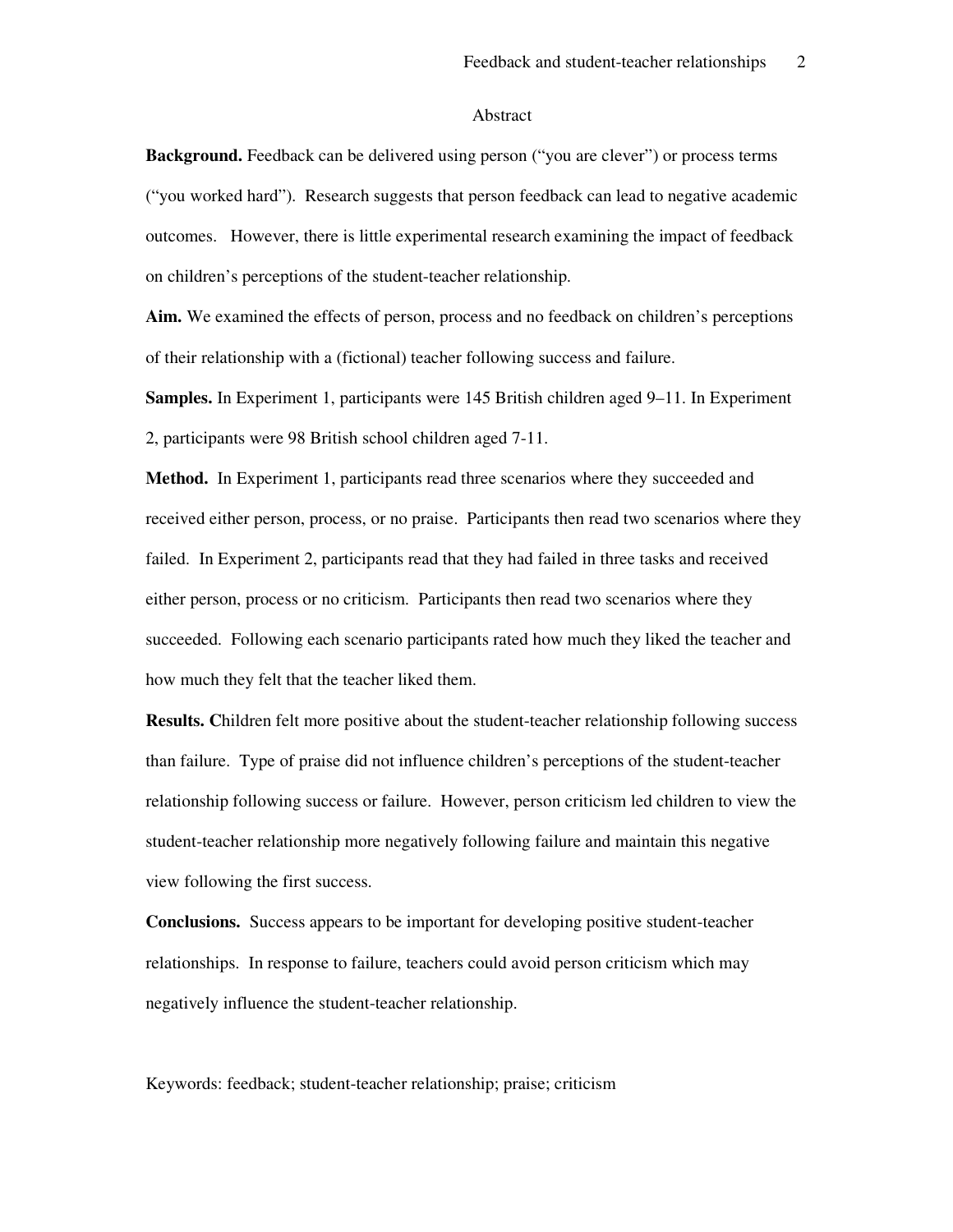During the school years teachers play a pivotal role in the lives of children. They provide support and information to help children form their self-concept, and they establish children's expectations about school and academic performance (Entwhistle, Alexander, Pallas & Cardigan, 1987). A good student-teacher relationship is associated with positive outcomes such as better school adjustment (Pianta, Steinberg & Rollins, 1995), positive social functioning (Hamre & Pianta, 2001) and even high levels of academic achievement (Roorda, Koomen, Spilt, & Oort, 2011). In contrast, a poor student-teacher relationship is associated with negative outcomes such as school avoidance, low levels of self-directed learning and low levels of performance in the classroom (Birch & Ladd, 1997; Birch & Ladd, 1998). The importance of a positive student-teacher relationship cannot therefore be overstated.

Shaping teachers' behaviour can develop positive student-teacher relationships. For example, training teachers to better understand children's emotional needs can positively influence children's reports of the student-teacher relationship (Abry, Rimm-Kaufman, Larsen & Brewer, 2013; Hughes, Cavell & Jackson, 1999; Hamre & Pianta, 2001; Hamre & Pianta, 2005). However, these interventions often focus on "problem" children, with whom teachers struggle to build positive relationships. They are also often time intensive, and involve setting aside time each week for children and teachers to interact as a dyad. In modern classrooms, sometimes with class sizes over 30, this may often seem unrealistic. It is therefore vital to better understand how student-teacher relationships can be improved in the routine course of the school day.

One important factor that may influence the student-teacher relationship is feedback. Teachers regularly give students feedback on their performance (DePaulo & Bell, 1996). Feedback gives students the opportunity to learn about what the teacher thinks of their work, and according to Hattie & Timperley (2007), it is one of the most powerful influences on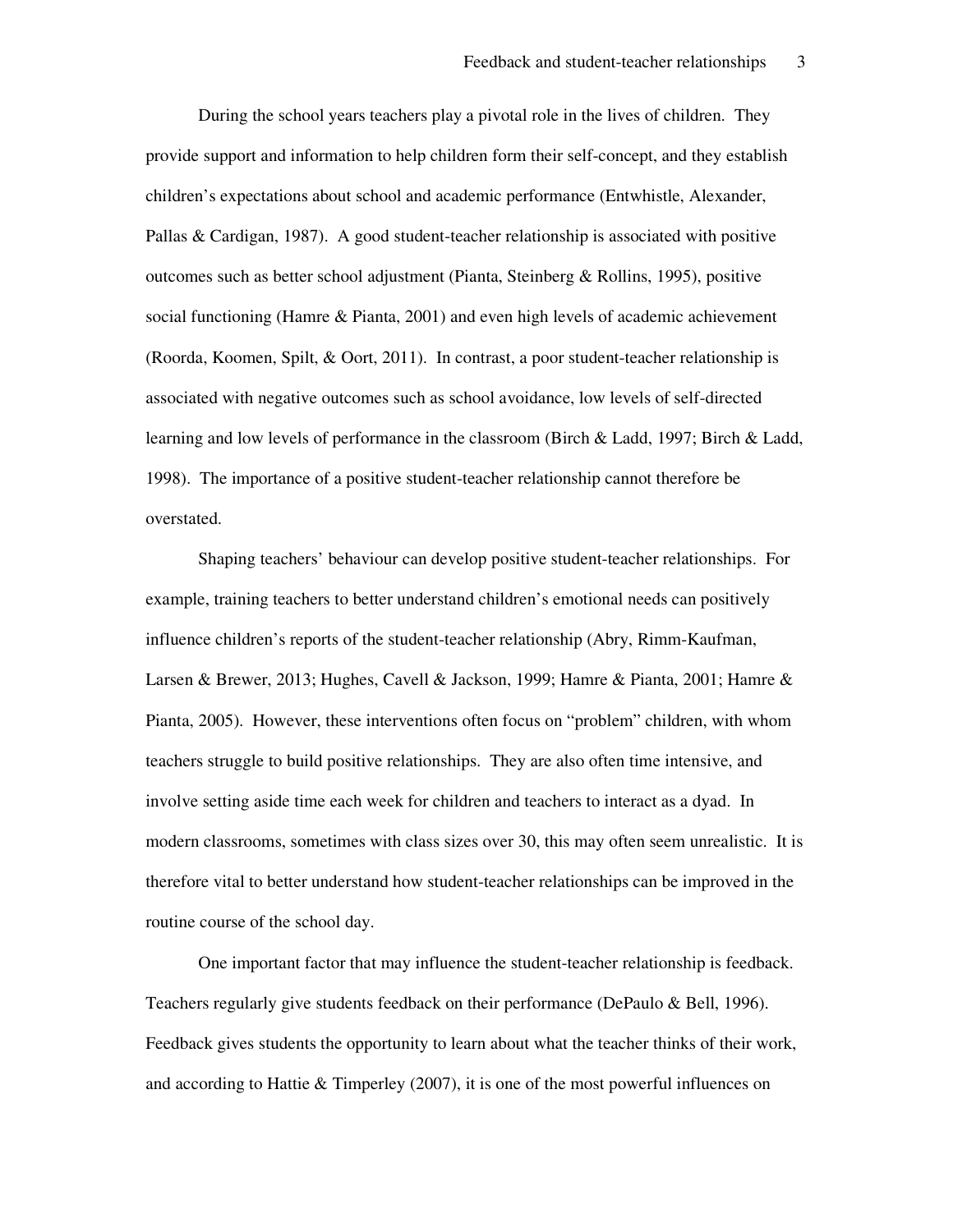learning and achievement. Similarly, Kluger and DeNisi's (1996) meta-analysis found that the average effect size of feedback on school performance was 0.38.

According to Dweck (1999), feedback can be delivered by referring to the *person* or the *process*. Person forms of feedback attribute the outcome to stable factors such as ability levels (e.g., "you're really good at maths"). In contrast, process forms of feedback attribute the outcome to unstable factors such as effort (e.g., "you tried really hard at this"). Previous research has documented the impact of feedback on academic factors such as perceived performance, affect and persistence (e.g., Dweck, 1999; Mueller & Dweck, 1998; Skipper & Douglas, 2012). Results suggest that person forms of feedback lead to more negative outcomes following failure than process forms. Children who received person praise or criticism were more likely to feel negative about their performance and themselves and were less likely to persist and improve following failure – in other words they displayed a *helpless response* (Dweck, 1999). In contrast, those who had received process feedback showed a more positive response, feeling happier about themselves and their performance and continuing to persist – these pupils displayed a *mastery response* (Dweck, 1999). It is thought that process feedback, with its emphasis on effort, promotes a growth mind-set, implying that future effort can lead to success. In contrast, person feedback is said to promote a fixed mind-set of success since it focuses on ability levels that can be difficult to change (Dweck, 1999).

Although the effects of feedback on academic outcomes are well known, we know less about the effects of feedback on student-teacher relationships. It is plausible to suggest that receiving feedback regarding effort and ability may influence the extent to which students engage develop rapport with their teacher. Also, different types of feedback may inform students' judgements of the extent to which the teacher likes them personally. However, despite the wealth of research investigating the impact of feedback on academic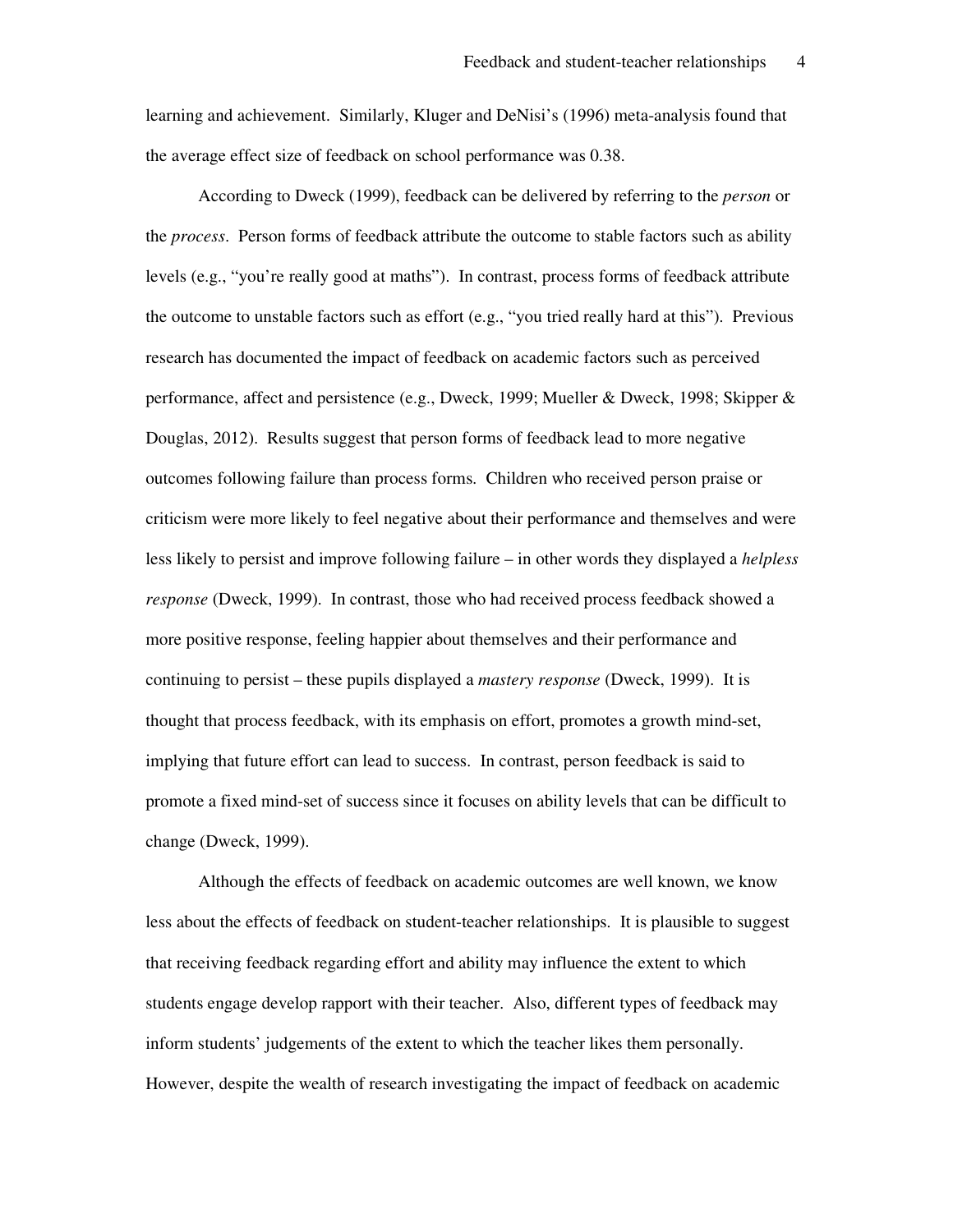factors, surprisingly little research has examined the impact of feedback on the studentteacher relationship.

#### **The Effects of Praise on Student-Teacher Relationships**

Although it has been suggested that praise is vital to build a strong student-teacher relationship (Brophy, 1981), Burnett (2002) found that levels of teacher praise were not associated with students' relationships with their teachers. Therefore the relationship between praise and student-teacher relationships is unclear. One reason for this may be that praise can take different forms (Baker, 1999). For example, person feedback may be more valued by some students (Marsh, 1990; Dohrn & Bryan, 1994) but others may prefer process feedback (Burnett, 2001; Merrett & Tang, 1994). Furthermore, Burnett (2002) found that students who perceived that they regularly received process feedback felt more positive about the student-teacher relationship. On the other hand, those who felt that they received high levels of person feedback did not.

Based on Burnett's (2002) findings, it is possible that process praise may lead to more positive outcomes than person praise. Because person praise refers to traits, such wording suggests that behaviours will be repeated in the future (Wigboldus, Semin & Spears, 2000; Wigboldus & Douglas, 2007), potentially putting pressure on students to maintain good performance. In contrast, process praise emphasises effort levels, which suggests that the teacher has noticed and valued the effort but does not necessarily expect success in future. As for academic performance (Skipper and Douglas, 2012), it may also be the case that no praise at all is better for perceptions of the student-teacher relationship than person praise.

It is also likely that teacher praise will influence children's perceptions of the studentteacher relationship following subsequent failure. Research suggests that person praise leads to a helpless academic response to failure (Dweck, 1999). These negative feelings are therefore likely to lead children to feel more negative about their relationships with their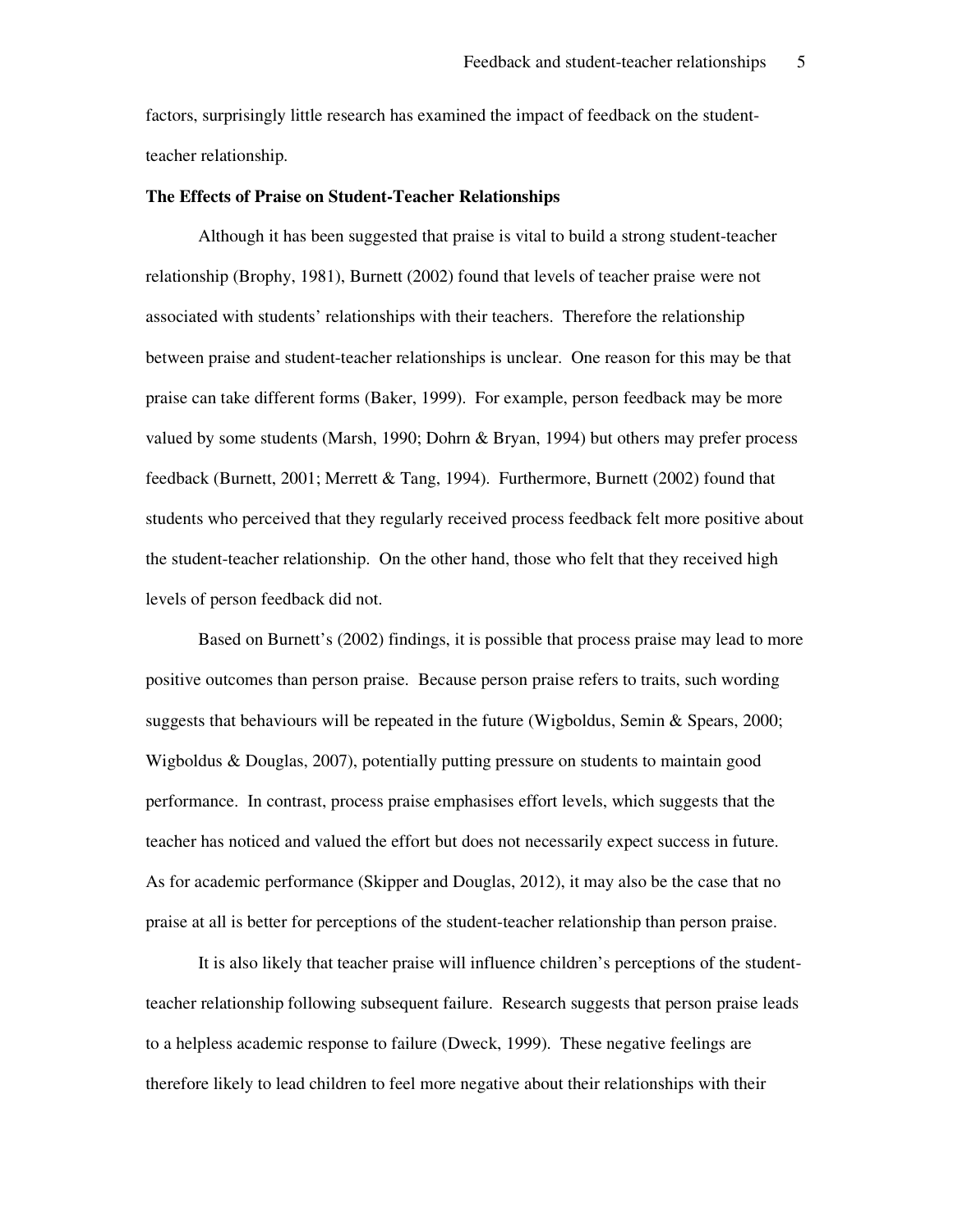teacher. Children may also be more likely to infer that they have disappointed their teacher if they do not succeed, since by using person praise the teacher has indirectly implied that they expect success in future. On the other hand, process praise, or the absence of praise, do not lead to a helpless response (Dweck, 1999; Skipper & Douglas, 2012) and may therefore be less likely to have a negative impact on perceptions of the student-teacher relationship.

#### **The Effects of Criticism on Student-Teacher Relationships**

Among teachers there is a tendency to emphasise positive rather than negative performance information (DePaulo & Bell, 1996). This leads children to expect that teachers will be more forthcoming with positive than negative feedback (Heyman, Fu, Sweet & Lee, 2009). However, criticism is important for learning as it gives children a true picture of their performance and an opportunity to improve. If they routinely receive praise for their achievements but do not receive negative feedback on their failures, they may well have inflated and unrealistic understandings of their own abilities (Dweck, 1999; Twenge, 2006).

As is the case for praise, the association between criticism and the student-teacher relationship is not yet well understood. Some research suggests that criticism is associated with more positive student-teacher relationships (Baker, 1999). Likewise, Meyer (1992) suggested that when children received criticism from the teacher they inferred that their teacher has high expectations of them and expected them to succeed. However, other research has found the opposite pattern where children who felt that they received more negative feedback were less likely to initiate interactions with their teachers (Cooper, 1977) and were more likely to report a negative student-teacher relationship (Burnett, 2002).

These disparate findings may be complicated further by the type of criticism given. Person criticism which attributes failure to traits may be viewed as unfair by the child (Heyman & Legare, 2005) and may lead them to dislike their teacher. In contrast, process criticism may be viewed more as formative feedback, illustrating what children need to do in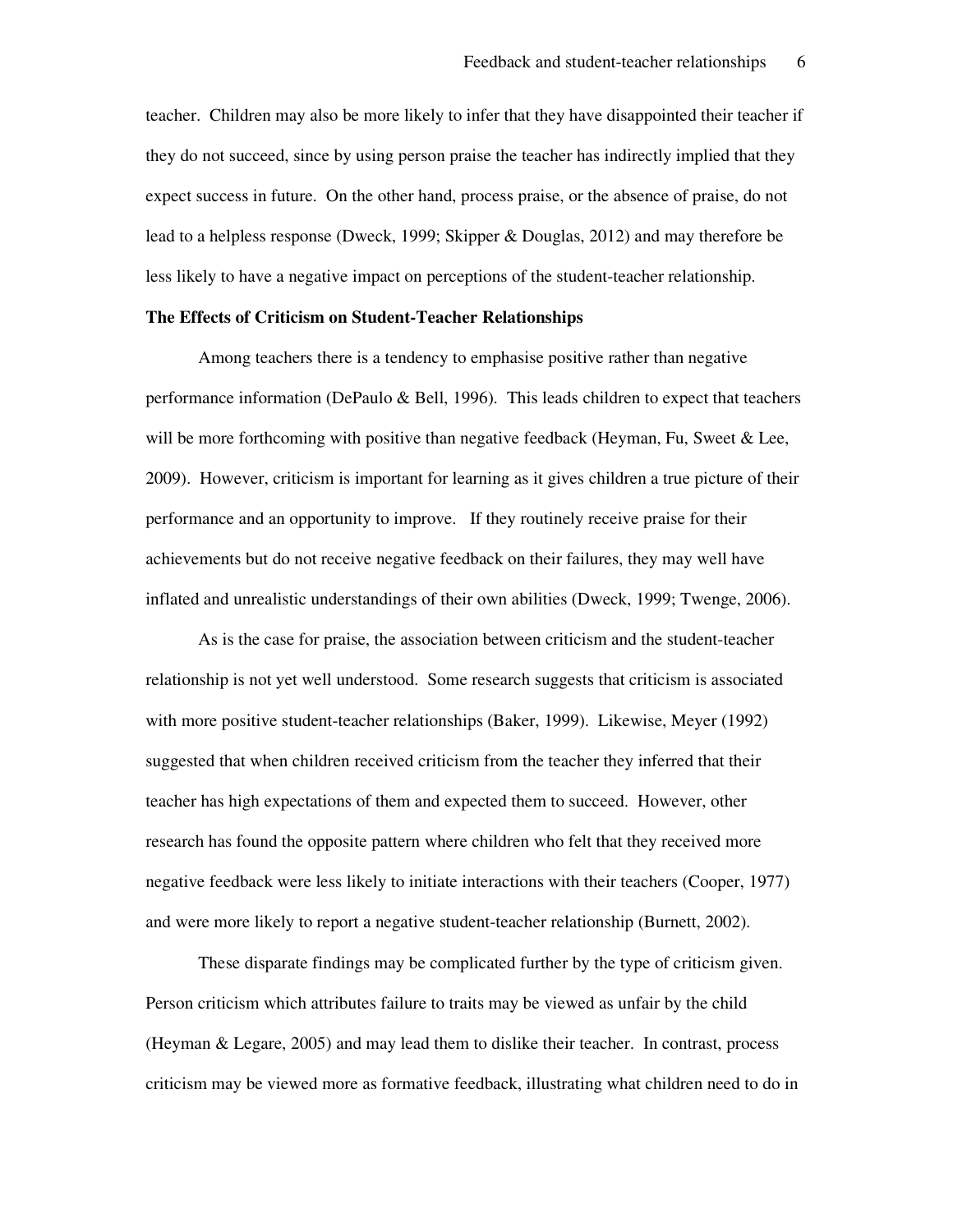order to succeed in the future, and may have a positive impact on student-teacher relationships. This may also be the case for objective feedback (e.g., just receiving a mark). This theoretical pattern is yet to be examined experimentally with children. However, research with older students found that upon receiving person criticism, undergraduates were more likely to avoid the situation or even actively seek conflict with the critic, in comparison to when they had received process-oriented criticism (Baron, 1988).

Further, the longer-term impact of criticism on subsequent successes is not yet understood. If praise can influence responses to subsequent failures then it seems likely that criticism could influence responses to subsequent success (Dweck, 1999). We could expect that when children succeed after a failure they will show more positive perceptions of the relationship. This is because success seems to be associated with a positive student teacher relationship (Lerner, Lerner & Zabski, 1985; Hamre & Pianta, 2001). However, criticism threatens social-relational goals (Heyman & Legare, 2005), and this threat may be stronger after person criticism that involves direct judgement and appraisal. Criticism that refers more to process and effort, or the absence of criticism, are unlikely to be as harmful the studentteacher relationship.

#### **The Current Research**

The aim of the current research was to examine the impact of feedback on studentteacher relationships. We adopted an experimental approach where children were exposed to different types of feedback and were asked to rate their relationship with a fictional teacher. This approach addresses some of the limitations of existing research. First, existing research examining the impact of feedback on the student-teacher relationship has been largely correlational (e.g., Burnett, 2002; Baker, 1999). It is therefore impossible to infer whether feedback leads to a positive student teacher-relationship or whether positive student-teacher relationships lead teachers to deliver feedback in different ways. An experimental design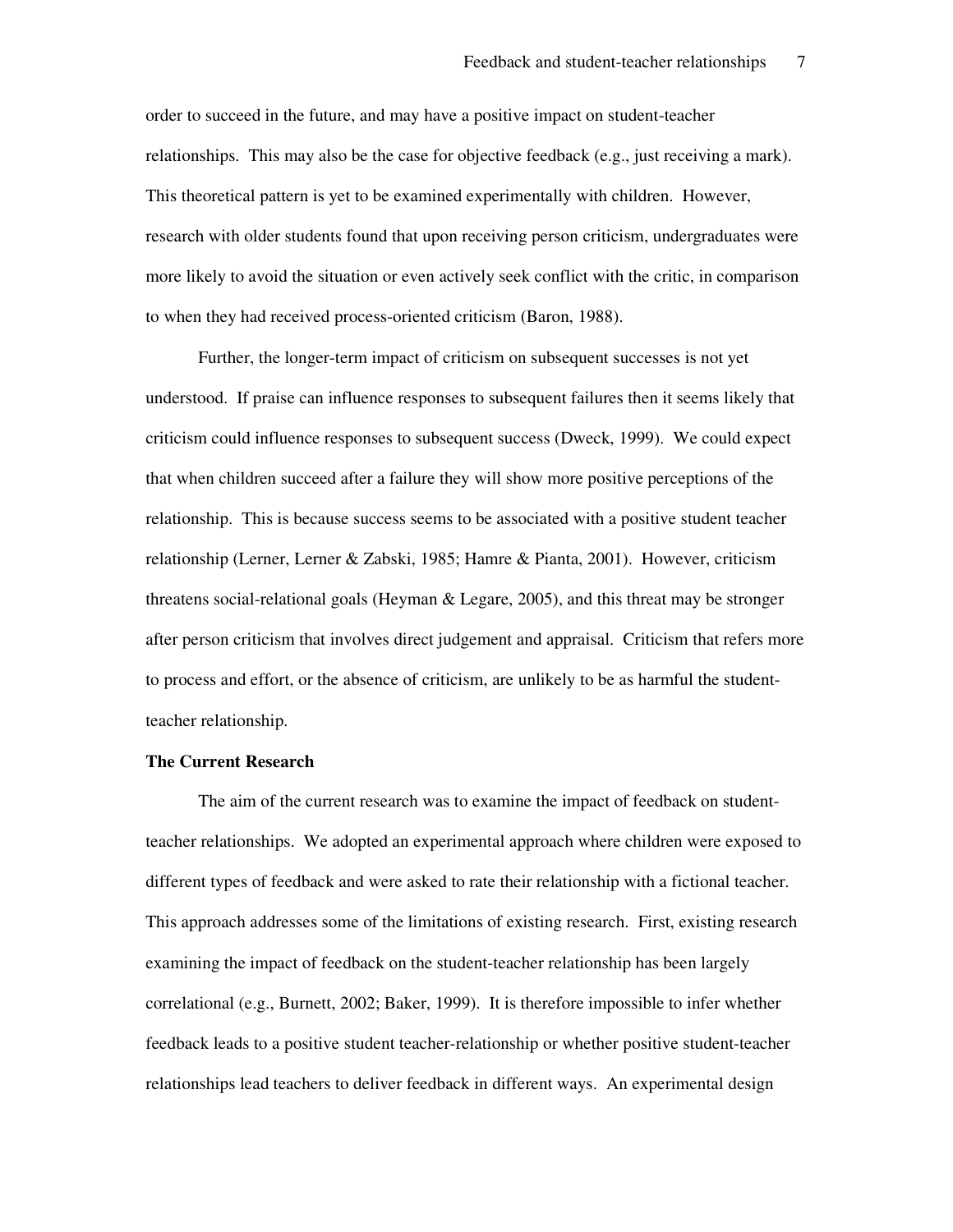also allows us to control for extraneous variables such as existing relationships between students and teachers. Whilst experimental control may come at the expense of a certain level of ecological validity, we can examine the effect of feedback on perceived studentteacher relationships and do so in a controlled manner that reduces the potential impact of other external factors.

In addition, much previous research has compared children's responses to different forms of feedback but has not included a control condition where children experience success or failure but do not receive feedback. This means that it is impossible to infer whether different sorts of feedback have a positive effect, a negative effect, or even whether any sort of feedback is better than none (Skipper & Douglas, 2012). Including a control group allows us to disentangle whether the effects of feedback are due to the positive feelings engendered by success (or negative feelings associated with failure), or whether they are specific to receiving different types of verbal feedback from the teacher.

Experiment 1 examined the impact of praise (person, process or no praise) on children's perceptions of the student teacher relationship following success and subsequent failure. Experiment 2 mirrored this design and examined the impact of criticism (person, process or no criticism) on children's perceptions of the student teacher relationship following failure and subsequent success. In both experiments, children were presented with hypothetical scenarios where they succeeded or failed and received feedback from a fictional teacher. The teacher was always presented as female. This decision was made because 84% of UK primary school teachers are female and the scenario therefore reflects the experience of the majority of UK primary school students (Department for Education, 2013). Further, scenario-based experiments have often been used to allow children to indirectly experience feedback and measure their responses (e.g., Skipper & Douglas, 2012; Kamins & Dweck, 1999) and this method overcomes the ethical implication of directly criticising children. In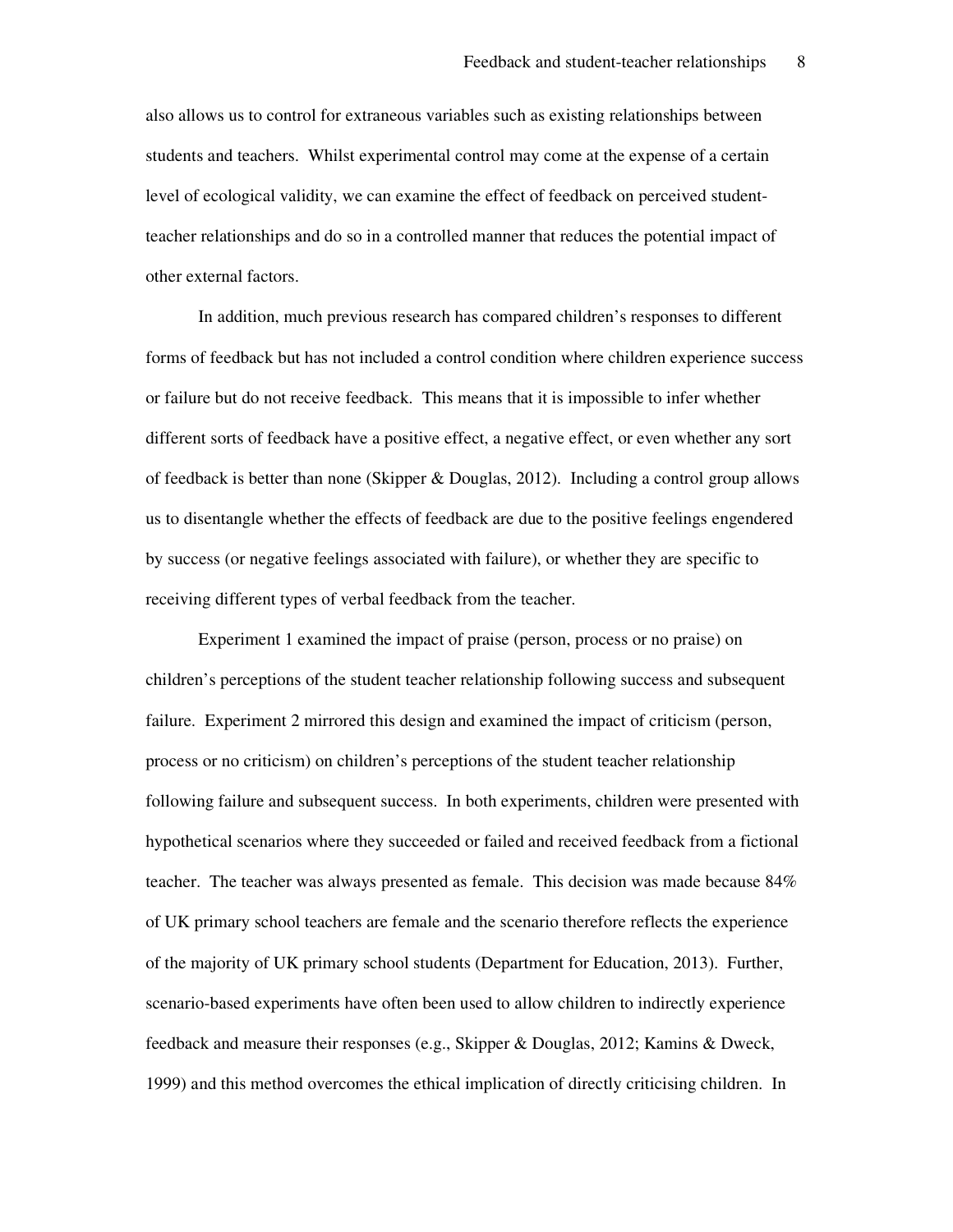each experiment, the dependent measures were (a) children's' liking for the teacher and (b) children's perceptions of how much their teacher liked them.

In Experiment 1, it was hypothesised that following success and subsequent failure, children who received person praise would feel more negative about the student-teacher relationship than those who received process praise or no praise. Likewise, in Experiment 2 it was hypothesised that following failure and subsequent success, children who received person criticism would feel more negative about the student-teacher relationship than those who received process or no criticism.

#### **Experiment 1**

#### **Method**

#### **Participants and Design**

One hundred and forty five British school children aged nine to 11 ( $M = 9$  years 8) months; 66 girls and 79 boys) were recruited from schools in the South East of England. One hundred and forty two participants were White British, two were South East Asian and there was one missing value. Children were randomly divided into three experimental groups (praise: person/process/control).

#### **Materials and Procedure**

Consent was obtained from the head teacher, parents and children. Children worked through a pencil and paper questionnaire alone during class time and asked questions if they needed to. In the questionnaire, the children were asked to vividly imagine themselves as the child depicted in five written scenarios based on everyday school situations, where they performed a task and then received feedback from their teacher "Mrs Billington". An example scenario is as follows:

"In English you were reading an adventure story. At the end of the lesson Mrs Billington set the class some homework and everyone was asked to write their own adventure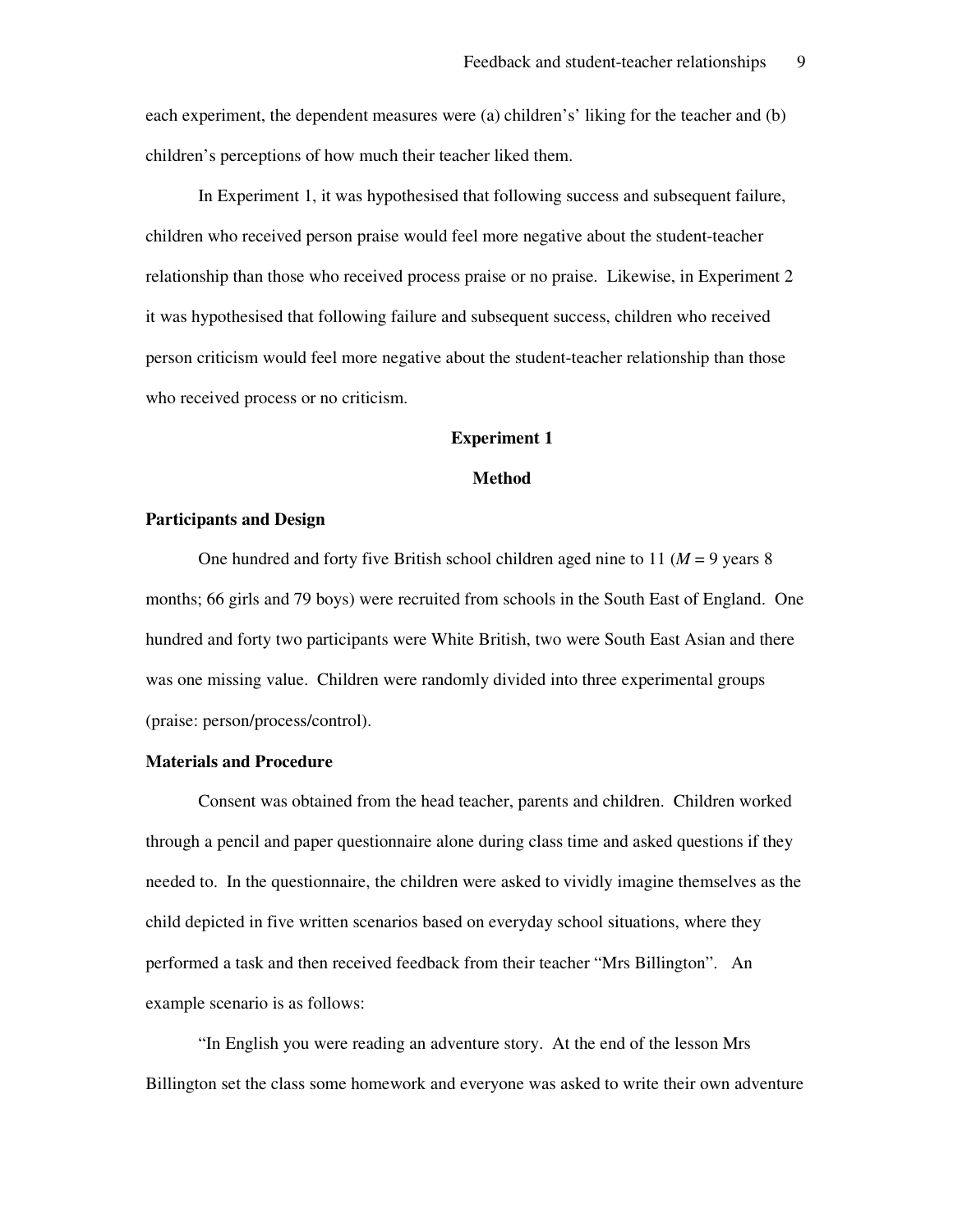story to bring to class the next day. You thought very carefully about your story and you decided to write about some people living on a boat. You imagined what your characters and your boat would look like. You then wrote your story very carefully, trying to make the story real and exciting. You thought your story was really good."

The first three scenarios described successes followed by objective performance feedback (e.g., "you got a high mark") and after each scenario children received either person (e.g., "you're really good at English"), process (e.g., "you worked really hard at this") or no further feedback. The final two scenarios depicted failures (e.g., "you only got 3 out of 10 correct") and following these children received no feedback.

After each scenario, children answered two questions:

- 1. How much do you like Mrs Billington?
- 2. How much do you think Mrs Billington likes you?

These measures were answered on a five-point smiley face scale ranging from "not at all" to "very much". After the experiment all children were thanked and debriefed.

#### **Results and Discussion**

We first tested for any effects of scenario number and gender. A repeated-measures ANOVA comparing the impact of feedback (person/process/control) on each of the three successes revealed that there were no effects for either dependent measure with respect to scenario number. Two (gender: male/female) x 3 (feedback: person/ process/ control) ANOVAs revealed a main effect for gender, in that girls liked their teacher more following success,  $F(2, 143) = 10.19$ ,  $p = .002$ . However, girls did not perceive that their teacher liked them more. Crucially the interaction between gender and feedback type was not significant for either dependent measure. We therefore calculated means for the three successes and collapsed across gender.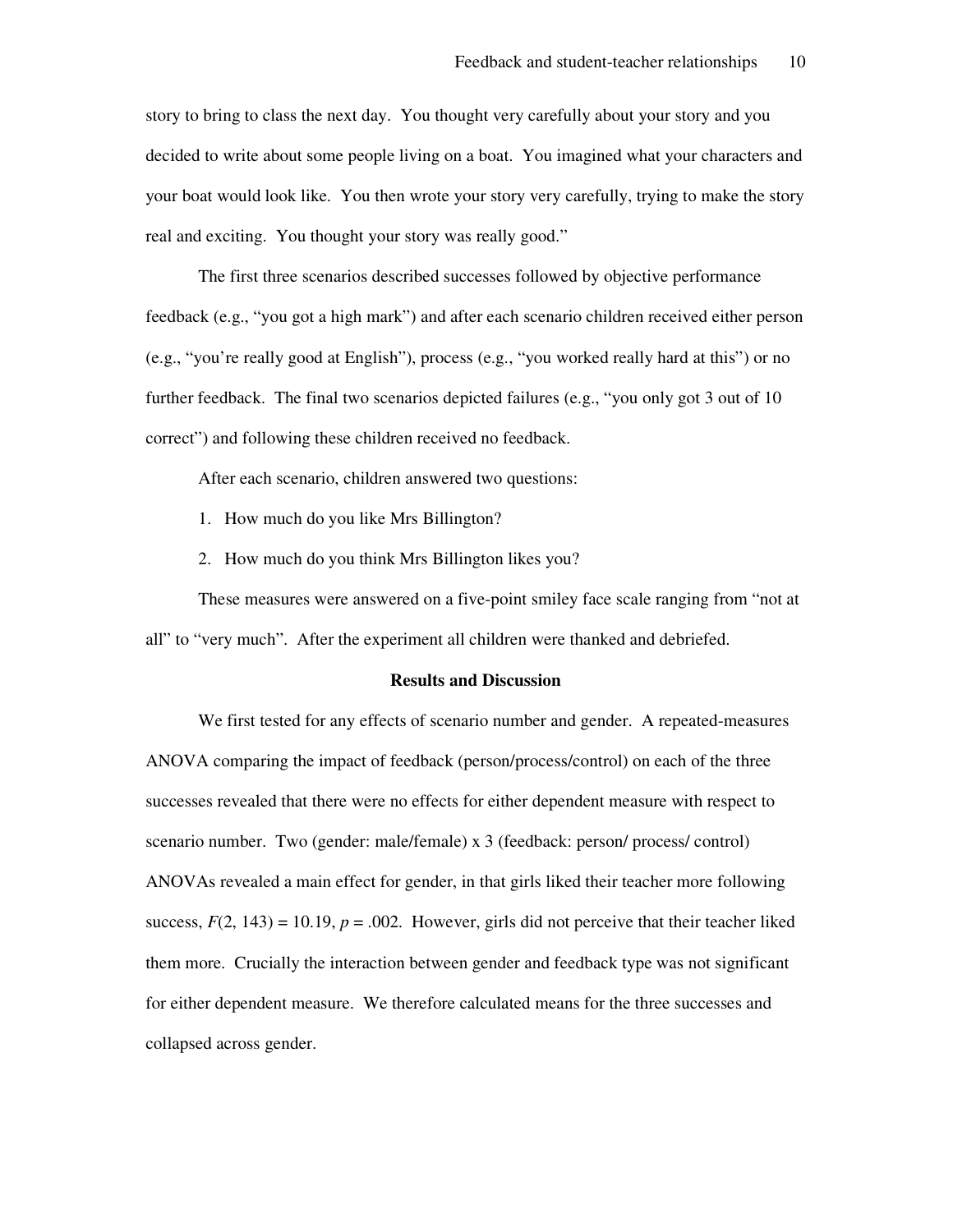We next tested the hypothesis that feedback type would influence responses following success. Means, standard deviations and inferential statistics are presented in Table 1. Oneway ANOVAs (feedback: person/process/control) revealed no effect of praise type on children's liking for the teacher, or for perceptions of the teacher's liking for them. All children responded equally positively regardless of feedback condition.

We then examined responses following failures. We first conducted a paired samples *t*-test comparing changes in the perceived student-teacher relationship from success three to failure one. This revealed that children's liking for the teacher decreased  $t(142) = 8.01$ ,  $p <$ .01 as did their perceptions of the teacher's liking for them  $t(142) = 5.83$ ,  $p < 0.01$ . Therefore, failure seemed to lead children to view the student-teacher relationship more negatively.

Finally we examined the impact of feedback on responses to failure 1 and failure 2. These were considered separately because research suggests that prior praise can influence responses to a single and repeated failure differently (Skipper & Douglas, 2012). Testing for any effects of gender, 2 (gender: male/female) x 3 (feedback: person/process control) ANOVAs revealed no main effects of gender after failure 1. However, following a second failure, there was no difference in liking for the teacher, but girls perceived their teacher to like them more than boys  $F(1, 141) = 3.99$ ,  $p = .048$ . However, there was no interaction between feedback type and gender and we therefore collapsed across gender.

Testing the prediction that feedback type would influence responses to subsequent failure, one-way ANOVAs revealed that feedback did not influence the perceived studentteacher relationship following failure1 or failure 2, see Table 1.

Results from Experiment 1 therefore revealed that type of praise did not influence children's perceptions of the student-teacher relationship. Contrary to our hypotheses, when children were succeeding they liked their teacher and felt that she liked them equally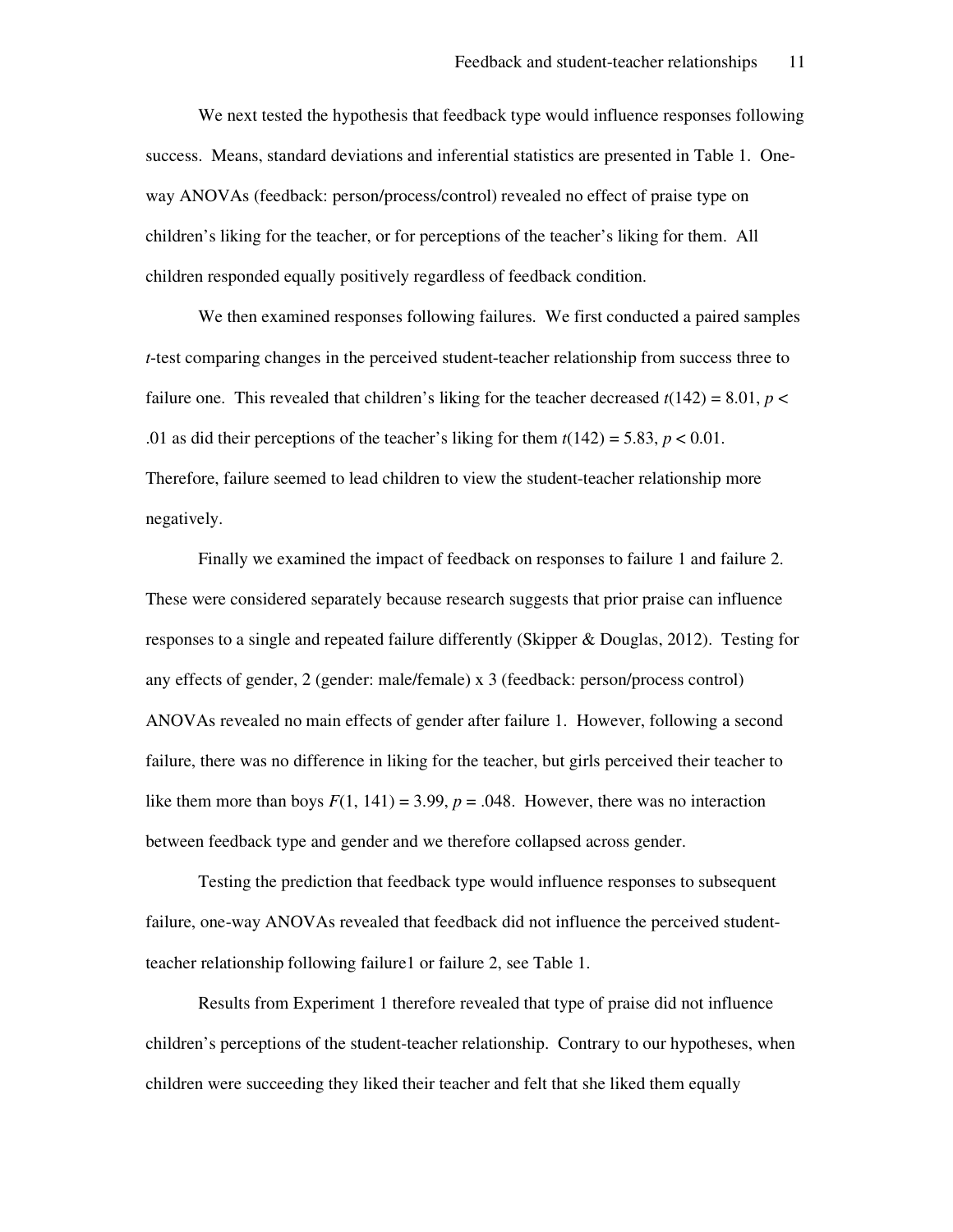regardless of whether they received person, process or no praise. However, following failure all children reported a more negative perception of their relationship with the teacher regardless of the feedback they had received. Potentially therefore, children's relationship with their teacher may be damaged simply by experiencing failure. To explore this question further, Experiment 2 directly examined the effect of failure and different forms of criticism on perceptions of the student-teacher relationship.

#### **Experiment 2**

#### **Method**

#### **Participants and Design**

Participants were 98 primary school students from the South East of England, aged between seven and eleven (52 boys, 45 girls, 1 missing rating,  $M = 8.80$ ,  $SD = 1.22$ ). Eighty six children were White British and 12 were from a range of ethnic groups including three South East Asian and two Black African. Children were randomly assigned to one of three experimental conditions (criticism: person/process/control).

#### **Materials and Procedure**

The scenarios and procedure were the same as those used in Experiment 1. However, this time the first three scenarios described failures followed with objective performance feedback (e.g., "you only got 3 out of 10 correct") and after each scenario children received either person (e.g., "you're not so good at maths"), process (e.g., "you didn't work really hard at this") or no further feedback. The final two scenarios depicted successes (e.g., "you got 5 out of 5 correct") and following these children received no feedback. As in Experiment 1, following each scenario children were asked how much they liked their teacher and how much they perceived her to like them. These measures were answered on a five-point smiley face scale. After completing the measures, the children were thanked and debriefed.

#### **Results and Discussion**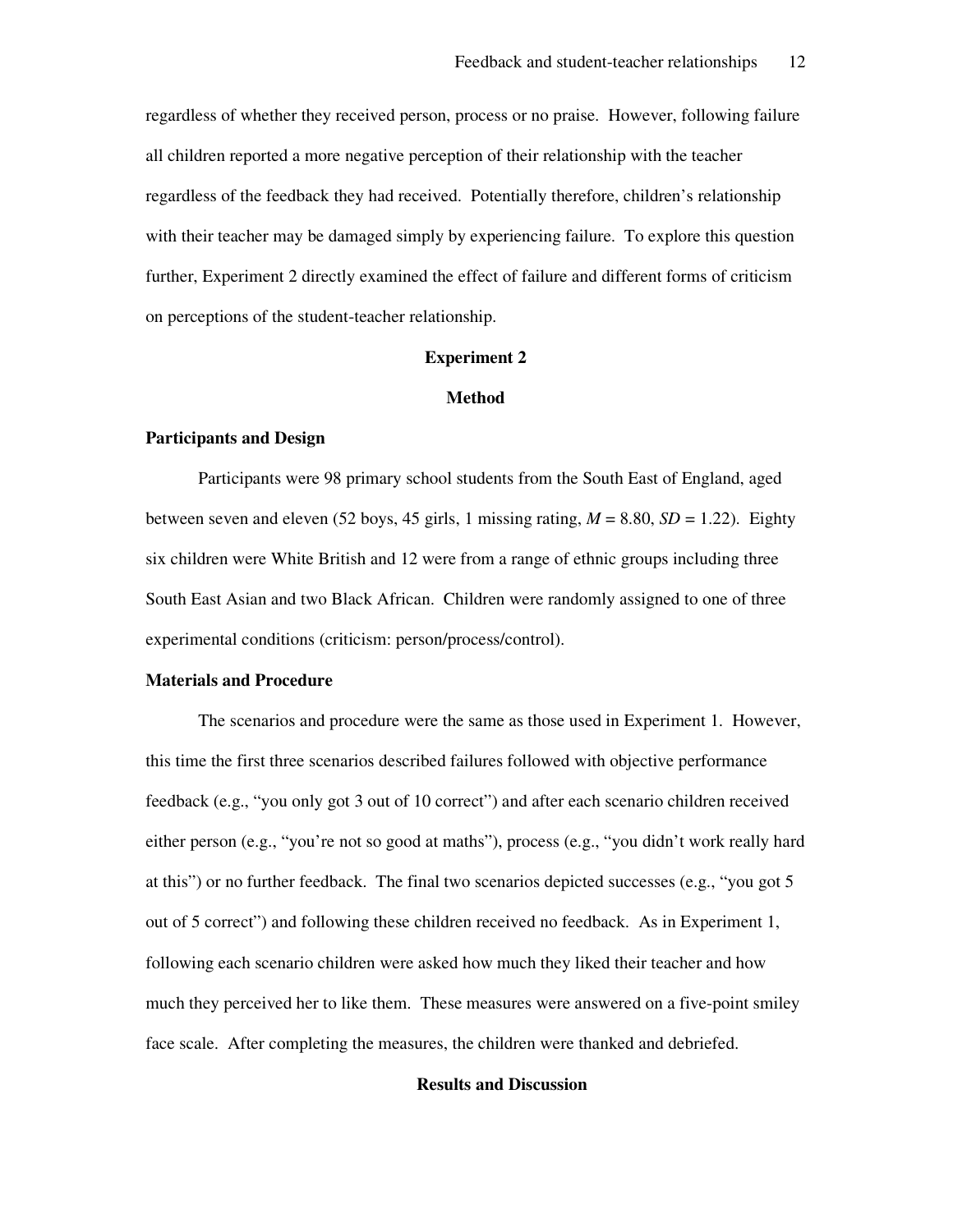We first tested for any effects of scenario number, gender and age. A repeatedmeasures ANOVA comparing the impact of feedback (person, process and control) across each of the three failures revealed no main effect of failure number on liking for the teacher. However, for perceptions of the teacher's liking for them, the children perceived the teacher to like them slightly less following the third failure compared to the first  $F(2,174) = 3.48$ ,  $p =$ .033. There was however, no interaction between success number and feedback type. Two (gender: male/female) x 3 (feedback: person/ process/ control) ANOVAs revealed no main effects for gender and no interactions between gender and feedback condition. Finally, 2 (age group: 7-8/9-10) x 3 (feedback type: person/process/) ANOVAs revealed main effects for age in that younger children both liked the teacher more  $F(1, 84) = 10.30$ ,  $p = .002$ , and perceived that she liked them more  $F(1, 84) = 11.39$ ,  $p = .001$ . However, there were no interactions between age and feedback type. We therefore calculated average scores across the three failures and collapsed data across gender and age.

We next tested the hypothesis that feedback type would influence responses following failure. For means, standard deviations and inferential statistics see Table 2. One-way ANOVAs (feedback: person/process/control) revealed main effects for criticism type on children's liking for the teacher and perceptions of how much their teacher liked them. Because children in the person condition were expected to show the most negative feelings about the student- teacher relationship we conducted a planned comparison analysis, comparing children in the person condition (−2) to those in both the process (1) and control (1) conditions. Differences were significant in terms of children's liking for the teacher *t*(88) = 2.78, *p* = .007, and in terms of teachers' liking for them *t*(86) = 2.74, *p* = .008. Thus, students who received person criticism showed more negative perceptions of the studentteacher relationship than those in the process and no feedback conditions.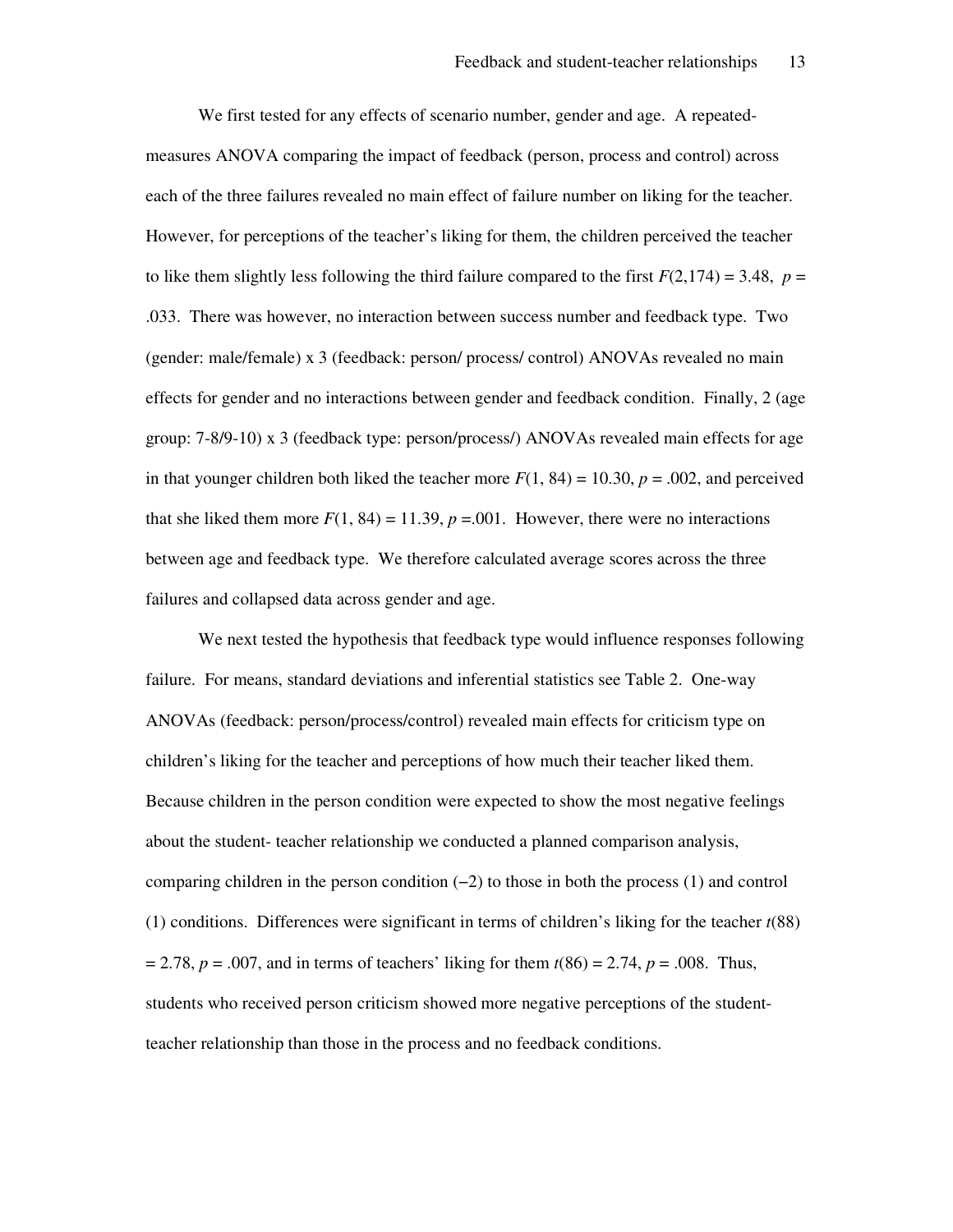We then examined responses following successes. We first conducted a paired samples *t*-test comparing changes in the perceived student-teacher relationship from failure three to success one. Children's liking for the teacher increased  $t(93) = -7.68$ ,  $p < .01$  as did their perceptions of teacher's liking for them  $t(89) = -5.90$ ,  $p < .01$ . Therefore, success seemed to lead children to view the student-teacher relationship more positively.

As in Experiment 1, the two successes were considered separately. Testing for any effects of gender and age, 2 (gender: male/female) x 3 (feedback: person/process/control) ANOVAs showed no main effects of gender and no interactions between gender and feedback. Two (age group: 7-8/9-10) x 3 (feedback type: person/process/) ANOVAs revealed one main effect of age group following success 2 where younger children perceived their teacher to like them more  $F(1,79) = 4.11$ ,  $p = .046$ . All other main effects and interactions between age and feedback were not significant and we therefore collapsed across age and gender.

To test the prediction that feedback type would influence responses to subsequent success, one-way ANOVAs revealed that the type of criticism the children had previously received had a significant impact on perceptions of the student-teacher relationship following the first success. Again, we conducted a planned comparison analysis, comparing children in the person condition  $(-2)$  to those in both the process  $(1)$  and control  $(1)$  conditions. Differences were significant for children's liking for the teacher  $t(91) = 2.41$ ,  $p = .018$  and perceptions of how much she liked them  $t(90) = 2.07$ ,  $p = .042$ . There were no differences between those who received process or no feedback. This suggests that receiving person feedback led children to dislike the teacher more, and perceive that she disliked them more, than receiving process or no feedback. This effect occurred even though all children felt slightly more positive about the relationship following success. Following a second success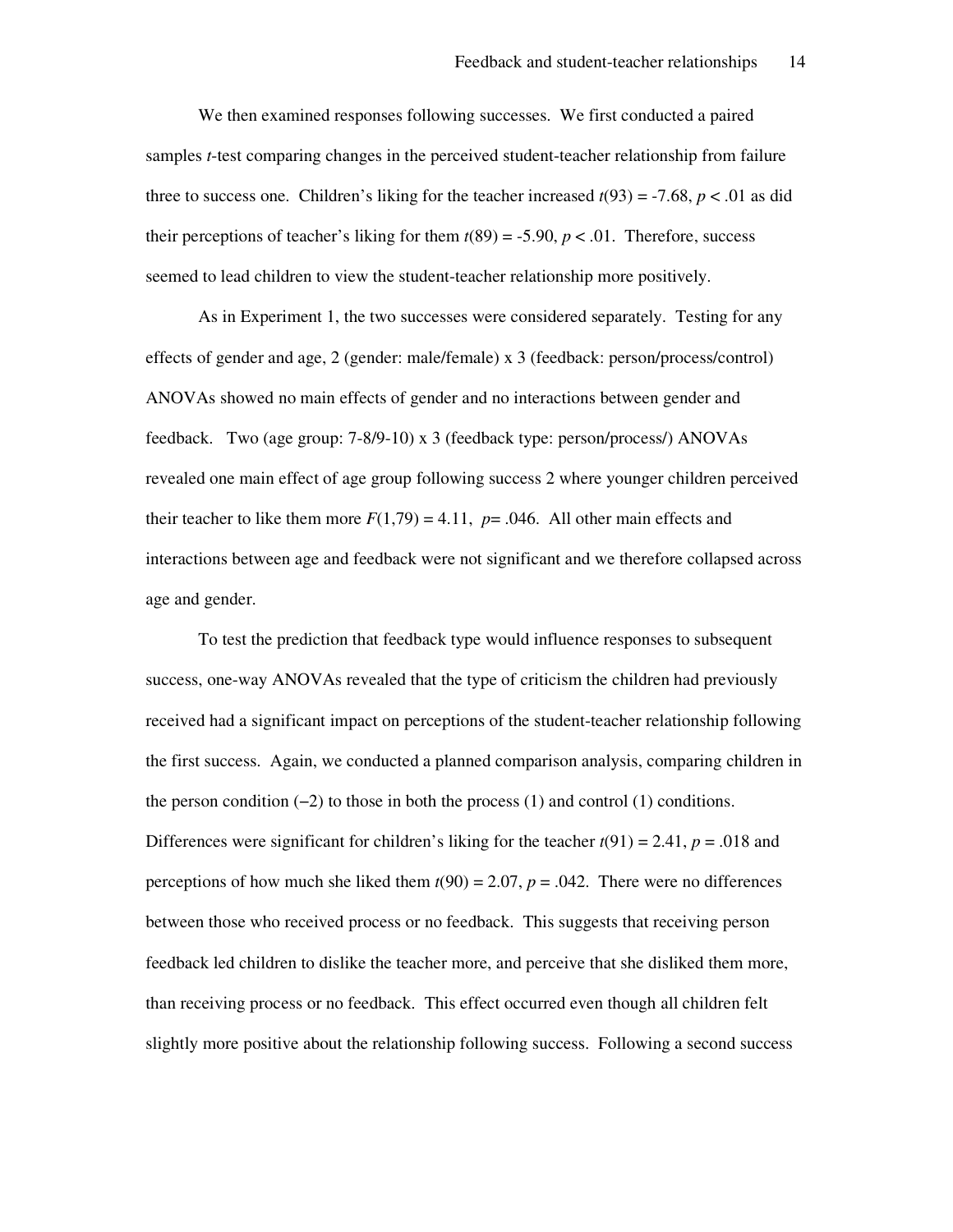there were no longer any main effects of criticism on perceptions of the student-teacher relationship.

Results therefore demonstrate that following failure, children who had received person feedback had the most negative perceptions of the student-teacher relationship. This suggests that person feedback following failure is potentially more damaging to the studentteacher relationship than the other types of feedback. Following success, all children reported a more positive student-teacher relationship, again illustrating how important experiences of academic success can be to the student-teacher relationship. However, children who had received person feedback felt more negative about the student-teacher relationship even following the first success and perceptions of the relationship were only improved following a second success. Following the second success children who received person criticism seemed to "forgive" their teacher and view the relationship more positively. However, this effect was not statistically significant.

#### **General Discussion**

Previous research suggests that positive student-teacher relationships are associated with higher academic achievement (Pianta, 1999; Hamre & Pianta, 2001). The current research provides evidence that feedback may be an important factor in the development of such positive relationships, especially in the case where children fail at tasks and are criticised. In Experiment 1, praise did not influence children's responses following either success or failure. In contrast, in Experiment 2 the type of criticism had a significant influence on children's feelings about the hypothetical student-teacher relationship. Following failure, children who had received person feedback had the most negative perceptions of the student-teacher relationship. There were no differences between those who received process or no feedback.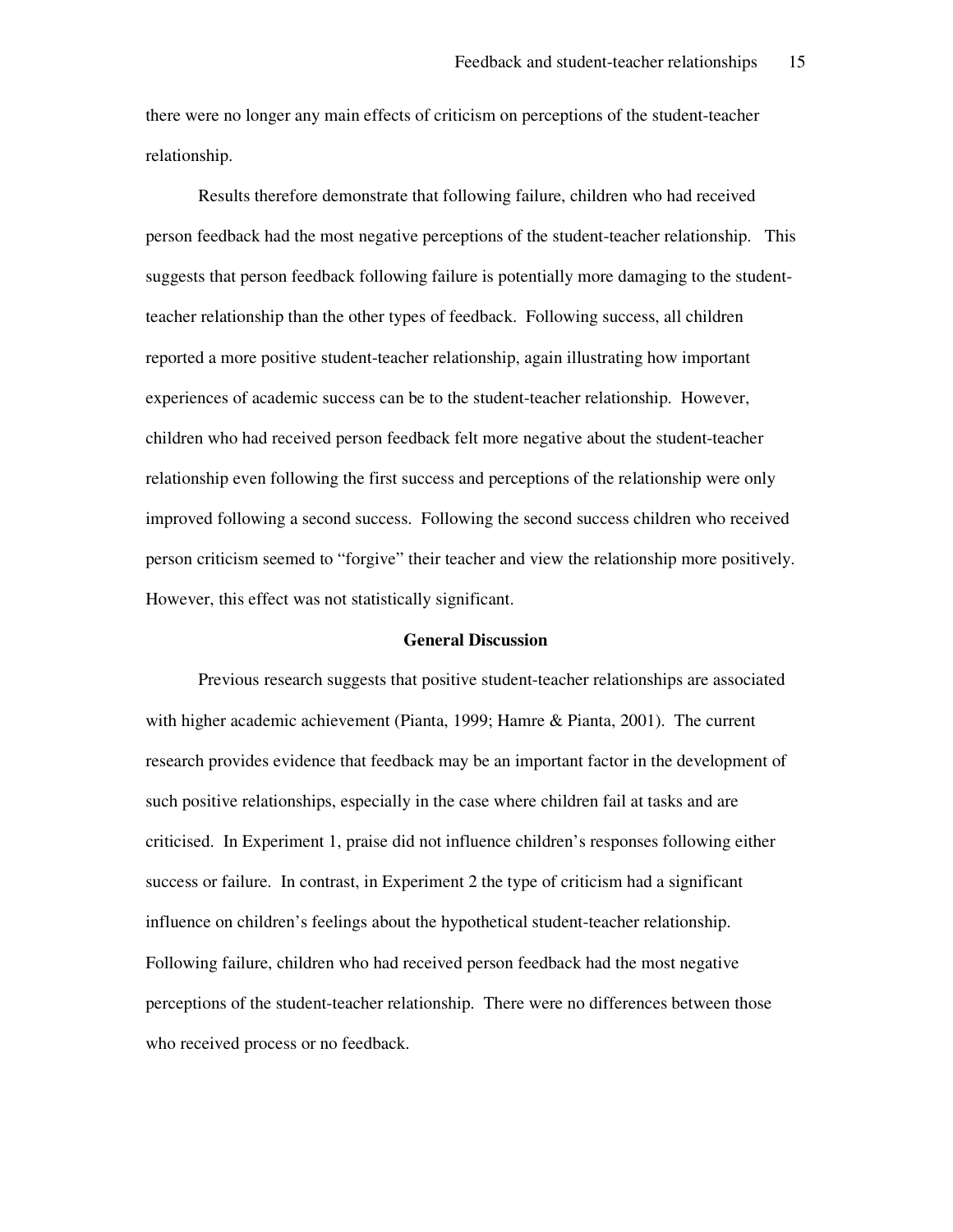These results therefore suggest that, whilst the type of feedback following success may not make a difference to perceived student-teacher relations, teachers should perhaps be cautious about the type of feedback they deliver following failure. When children experience failure, person forms of criticism may be viewed by children as an attack on the relationship (Heyman & Legare, 2005). Our findings suggest that it be more productive to give process criticism or no direct criticism to maintain a positive student-teacher relationship following failure. Further, results from Experiment 2 suggest that children remember feedback and continue to respond to it in future. Children who received person feedback on their failures maintained a more negative view of the hypothetical student-teacher relationship even following a first success. This suggests that teachers should be aware that the criticism they deliver may have a long-term impact on how children view the student-teacher relationship.

Further, our findings highlight the importance of experiences of success in helping children develop and maintain a positive relationship with their teacher. While performance is not entirely within teachers' control, they are able to set tasks that are more or less likely to lead to success. Our results suggest that merely setting children a task where they can succeed and giving them an objective score may enough to lead to positive perceptions of the student-teacher relationship without also requiring teacher praise. We are not suggesting that teachers should never set challenging tasks where children may fail for fear of damaging the student-teacher relationship. However, it may be that perhaps teachers should avoid highly challenging tasks early on in the year as failure may damage the developing student-teacher relationship more when children have less information on which to base their assessment of their relationship with the teacher.

#### **Limitations and Future Directions**

The current research used an experimental scenario methodology, which has some distinct advantages but also some limitations. Experimental scenarios allow researchers to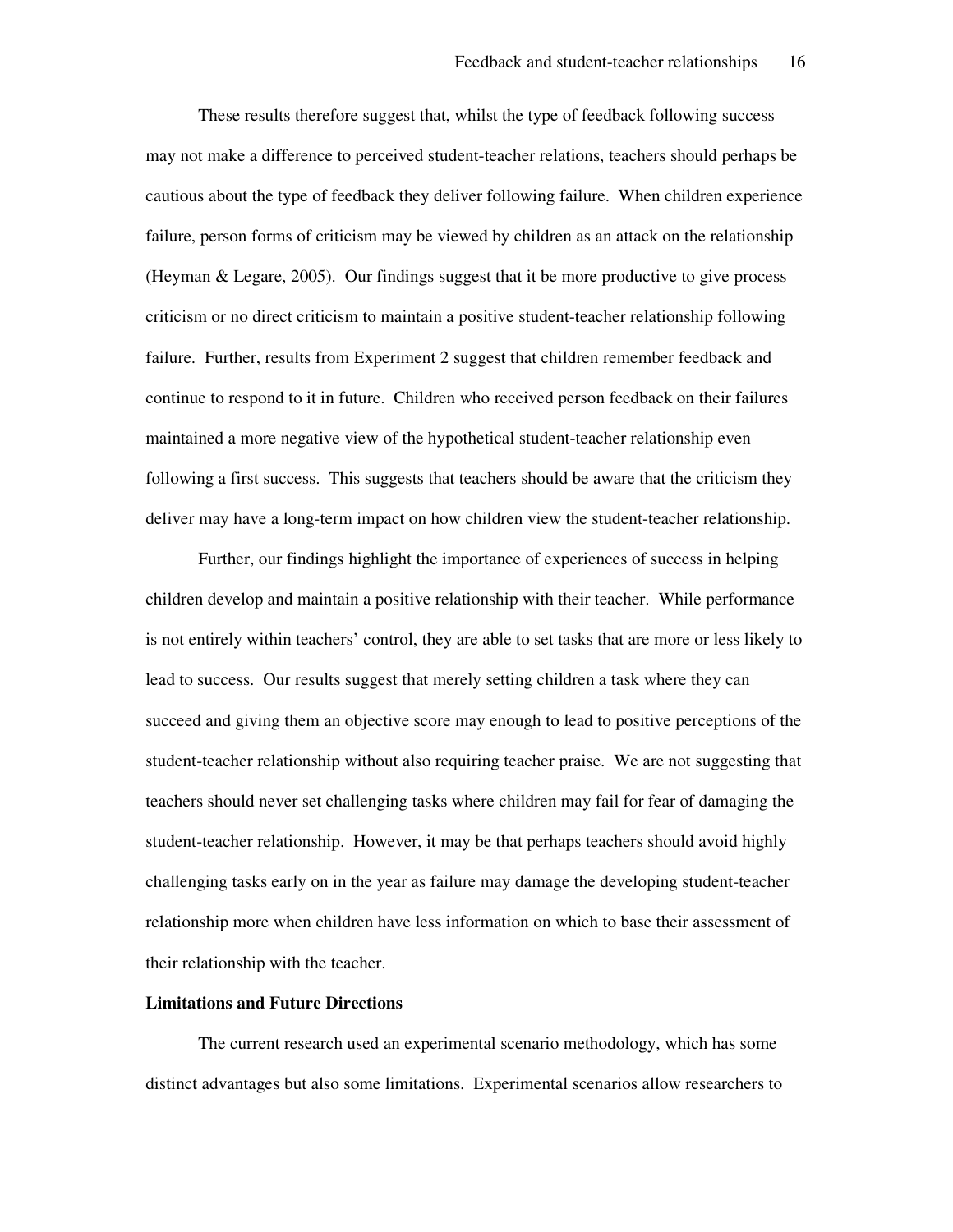simulate the experience of receiving feedback without actually criticising children. They also allow researchers to directly study the effects of feedback on educational factors in a controlled setting whilst eliminating the potential effects of extraneous factors such as the nature of existing student-teacher relationships. However, children may respond to feedback differently in a real classroom from a real teacher with whom a relationship has already been established. They may react in different ways to subtle changes in which the feedback is delivered (e.g., the teacher's facial expression and tone of voice). Subsequent research could therefore examine the influence of feedback using more realistic methodologies. We should also note that in the current experiments, the teacher was always female. Whilst this reflects the reality for most British schoolchildren, to avoid any possible influence of teacher gender it would be desirable to use gender-neutral pronouns to describe the teacher.

Future research could also examine the impact of feedback given during different stages of a student-teacher relationship. Feedback may be particularly important early in the year when children are developing new relationships with their teachers. At these early stages in the relationship children and teachers will not know each other well. It may be that creating early opportunities for success may lead children to feel more positive about their performance and the student-teacher relationship. Indeed this may have been the case in the current research as the children had no prior knowledge of the fictional teacher. In contrast, in an established relationship criticism may be viewed more positively as it may suggest that the teacher knows the student's ability level and has high expectations (Meyer, 1992). Future research could also examine the impact of feedback across a longer time period rather than three instances of feedback as in the current research.

Similarly, it would be beneficial to further explore how feedback may influence existing "difficult" student-teacher relations. Interventions have been developed in which teachers and students spend time together regularly to develop more positive ways of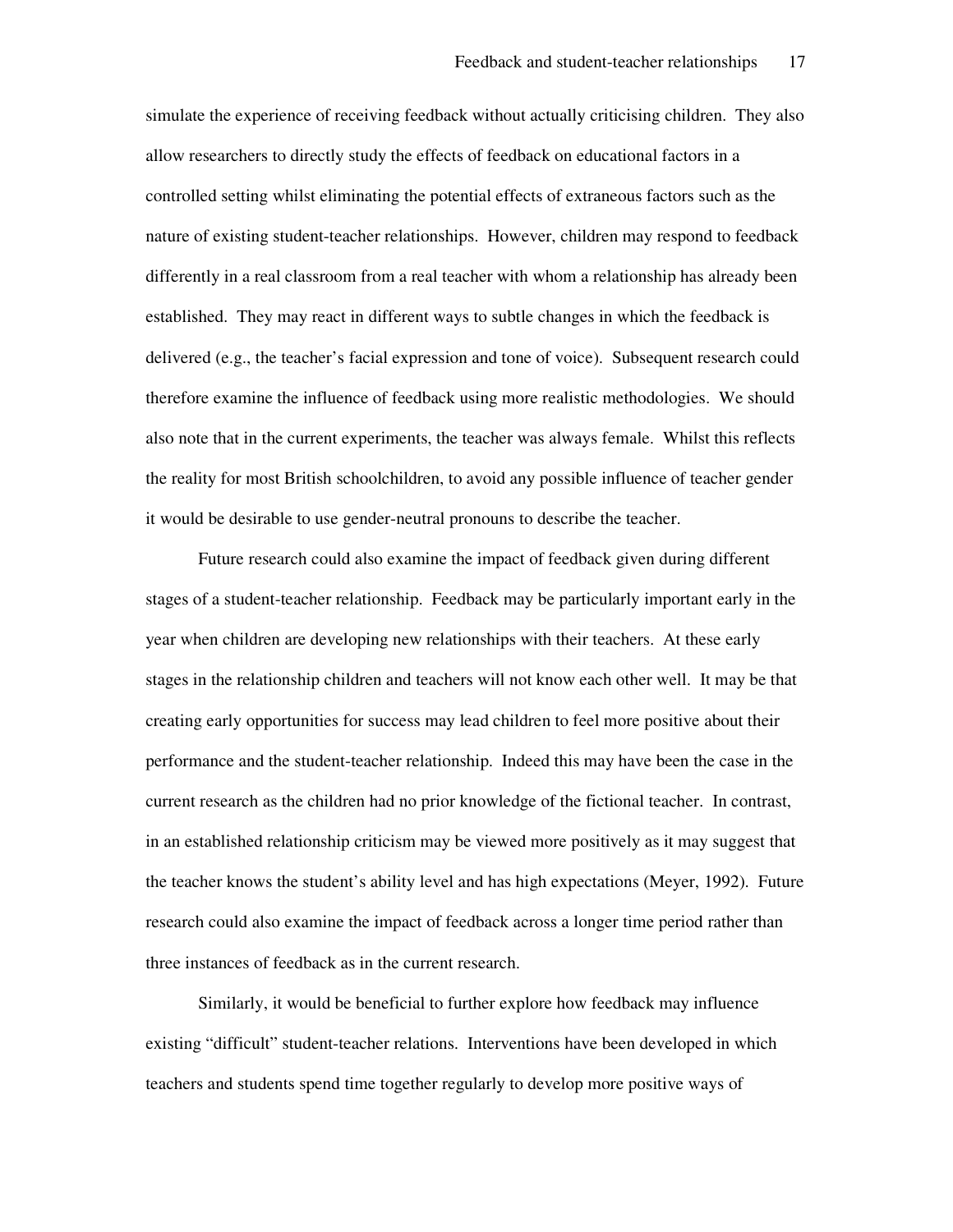interacting. However, these types of interventions are time intensive (Hamre & Pianta, 2005). The current research suggests that creating experiences of success and avoiding person criticism may help children – perhaps even those in conflict with their teachers – to feel more positive about the student-teacher relationship.

In addition, the current research only considered the role of the child and teacher. However, other social variables such as audience, comparison with peers, classroom climate and school climate could all influence how children respond to feedback and how they perceive their relationship with their teacher. Future research could include variables such as these to determine whether the patterns found in the current experiment still hold true when the wider context is considered (Pianta, 1999).

Finally, although the current research follows on from a long tradition of research on the framing of feedback (e.g., Dweck, 1999; Kamins & Dweck, 1999; Mueller & Dweck, 1998), because the student-teacher relationship is an interactive, dynamic dyad where both student and teacher expectations are important, it would be beneficial to consider how other theoretical perspectives may inform researchers' investigations of this relationship and its effects. Specifically, expectancy-value theory (Eccles, Wigfield & Schiefele, 1998) posits that achievement related choices are based on an individual's expectations for success and the importance or value the individual attaches to the options they perceive as available. The current research suggests that teacher feedback can lead to more positive student-teacher relations, but feedback may also influence students' perceptions of likely success which may in turn encourage children to engage more with their studies or remain in school longer. Likewise, future research could consider feedback as a form of conditioning which modifies behaviour (e.g., Skinner, 1938). The behaviour of children in response to this feedback is also likely to influence perceptions of their relationship with the teacher. Adopting multiple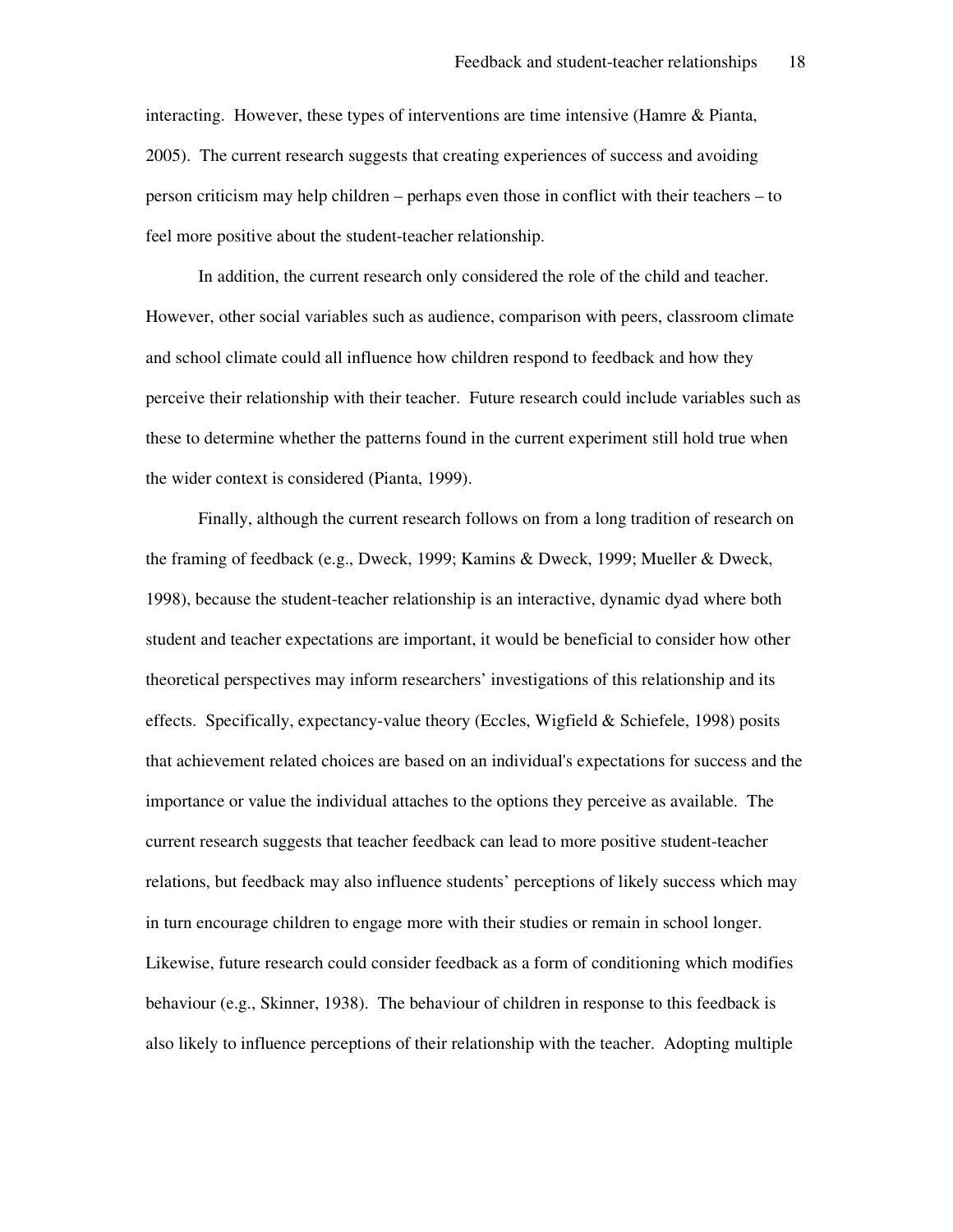theoretical approaches in future research will allow a greater understanding of the complexities and wider implications of student-teacher relationships.

#### **Conclusions**

Overall, the current research demonstrates that there may be unintended consequences of feedback in educational settings. While teachers may feel that feedback provides children with constructive feedback on their academic performance, children's interpretation of this feedback may lead to attributions that the teacher likes or dislikes them. Such inferences may in turn influence student-teacher relationships and potentially influence academic outcomes. Subsequent research could further disentangle these effects to determine how feedback can best be delivered to enhance both student learning and also the student-teacher relationship.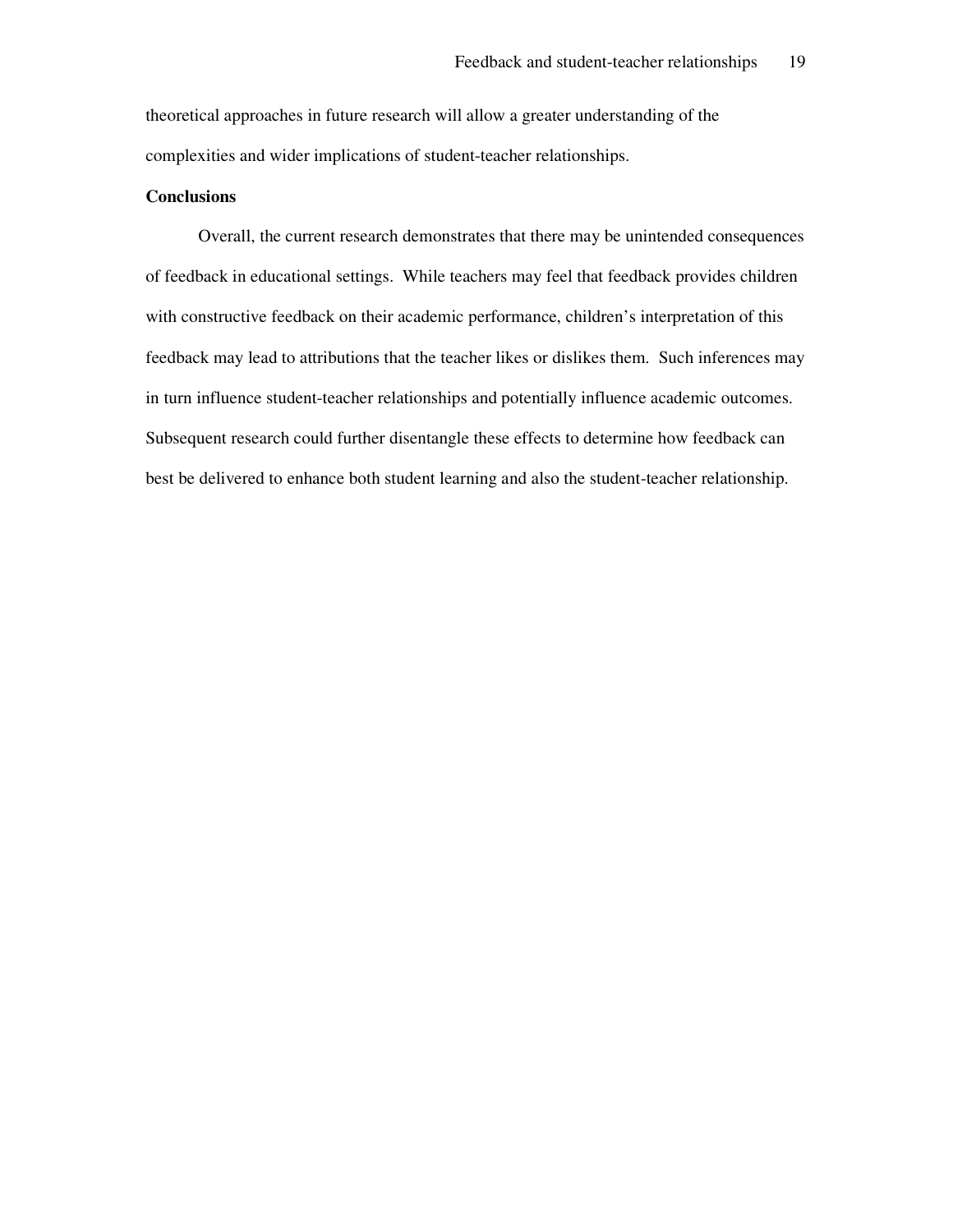#### References

- Abry, T., Rimm-Kaufman, S. E., Larsen, R. A., Brewer, A. J. (2013). The influence of fidelity of implementation on teacher-student interaction quality in the context of a randomized controlled trial of the Responsive Classroom approach. *Journal of School Psychology, 51,* 437-453.
- Baker, J. A. (1999). Teacher-student interaction in urban at-risk classrooms: Differential behavior, relationship quality, and student satisfaction with school. *Elementary School Journal, 100*, 57-70.
- Baron, J. (1988). Utility, exchange, and commensurability. *Journal of Thought, 23,* 111- 131.
- Birch, S. H., & Ladd, G. W. (1998). Children's interpersonal behaviours and the teacherchild relationship. *Developmental Psychology, 34,* 934-946.
- Birch, S. H., & Ladd, G. W. (1997). The teacher-child relationship and children's early school adjustment. *Journal of School Psychology, 35,* 61-79.
- Brophy, J. E. (1981). Teacher Praise: A Functional Analysis. *Review of Educational Research, 51*, 5-32.
- Burnett, P. C. (2002). Teacher praise and feedback and students' perceptions of the classroom environment. *Educational Psychology, 22,* 5-16.
- Burnett, P. C. (2001). Elementary students' preferences for teacher praise. *Journal of Classroom Interaction*, *36,* 16-23.

Department for Education (2013). Education and training statistics for the United Kingdom.

Cooper, H. M. (1977). Controlling personal rewards: Professional teachers' differential use of feedback and the effects of feedback on the students' motivation to perform. *Journal of Educational Psychology, 69,* 419-427.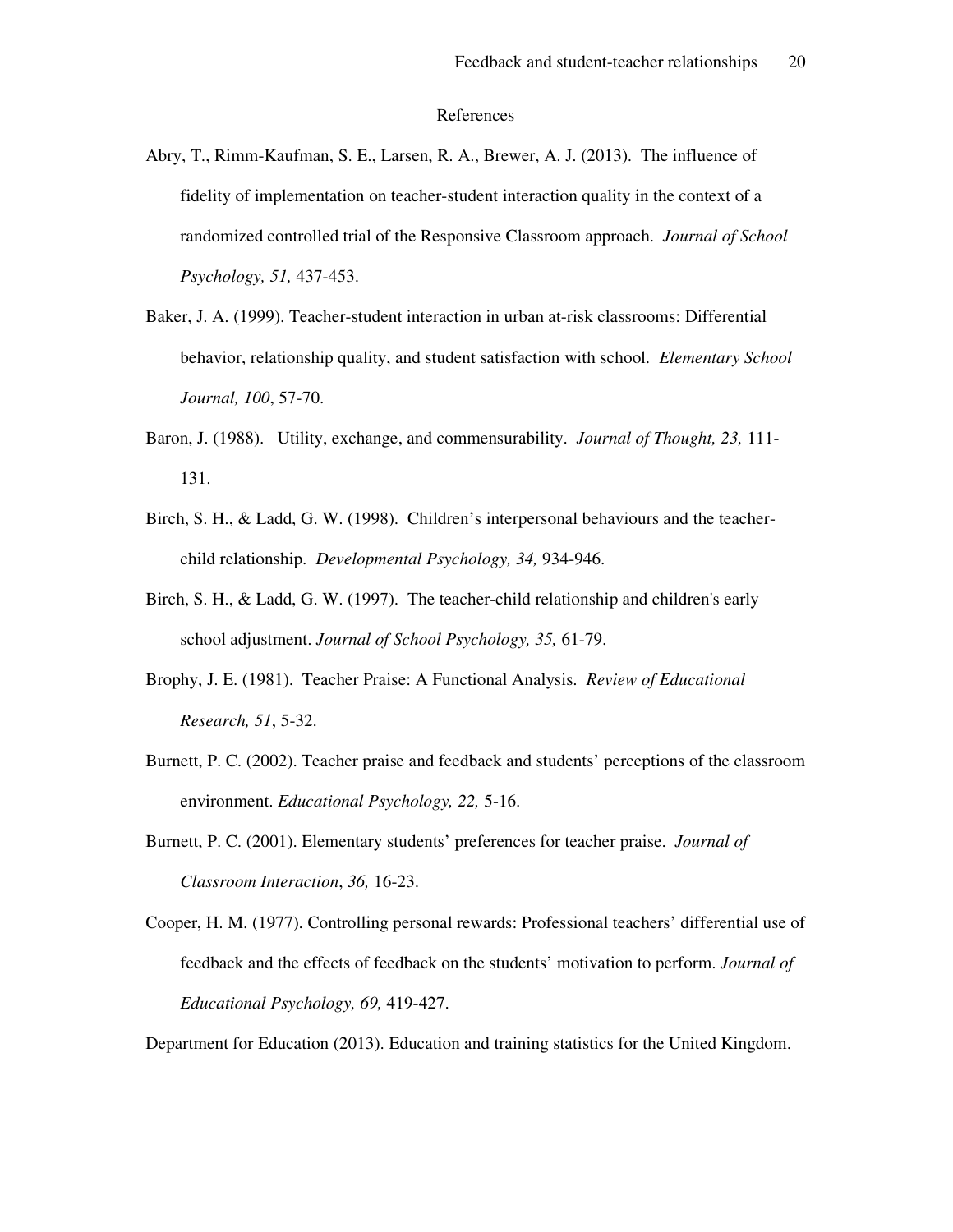- DePaulo, B. M., & Bell, K. L. (1996). Truth and investment: Lies are told to those who care. *Journal of Personality and Social Psychology, 71,* 703-716.
- Dohrn, E. & Bryan, T. (1994). Attributional instruction. *Teaching Exceptional Children, 26,* 61-63.
- Dweck, C.S. (1999). *Self-theories: Their role in motivation, personality and development.*  Philadelphia: Psychology Press.
- Entwhistle, D. R., Alexander, K. L. Pallas, A. M. & Cardigan, D. (1987). The emergence of academic self-image of first graders: Its response to social structure. *Child Development, 58,* 1190-1206.
- Hamre, B. K. & Pianta, R. C. (2005). Can instructional and emotional support in the first-grade classroom make a difference for children at risk of school failure? *Child Development, 76,* 949-967.
- Hamre, B. K., & Pianta, R. C. (2001). Early teacher-child relationships and the trajectory of children's school outcomes through eighth Grade. *Child Development, 72,* 625-638.
- Hattie, J., & Timperley, H. (2007). The power of feedback. *Review of Educational Research, 77,* 81-112.
- Heyman, G. D., Fu, G., Sweet, M. A., & Lee, K. (2009). Children's reasoning about evaluative feedback. *British Journal of Developmental Psychology, 27,* 875-890.
- Heyman, G. D., & Legare, C. H. (2005). Children's evaluation of sources of information about traits. *Developmental Psychology, 41,* 636-647.
- Howes, C., & Hamilton, C. E. (1992a). Children's relationships with caregivers: Mothers and child care teachers. *Child Development, 63,* 859-866.
- Hughes, J. N., Cavell, T. A., Jackson, T. (1999). Influence of teacher–student relationship on childhood aggression: A prospective study. Journal of Clinical Child Psychology. *28,*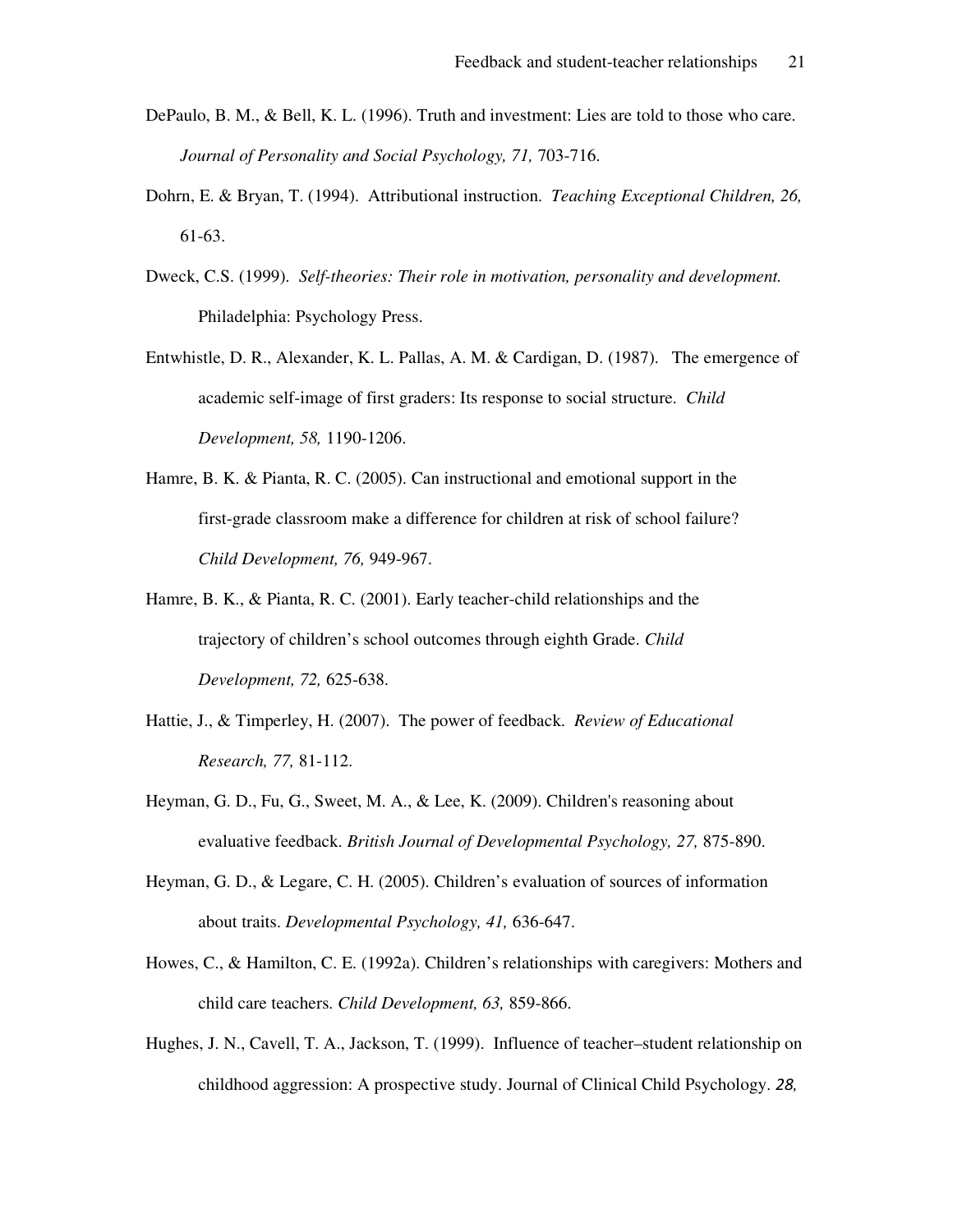173-184.

- Kagan, J., Reznick, J. S., Snidman, N., Gibbons, J., & Johnson, M. O. (1988). Childhood derivatives of inhibition and lack of inhibition to the unfamiliar. *Child Development, 59*, 1580-1589.
- Kamins, M. L. & Dweck, C. S. (1999). Person vs. process praise and criticism: Implications for contingent self-worth and coping. *Developmental Psychology, 35*, 835-847.
- Kluger, A. N., & Denisi, A. (1996). The effects of feedback interventions on performance: Ahistorical review, a meta-analysis and a preliminary feedback intervention theory. Psychological Bulletin, 119, 254-284.
- Lerner, J. V., Lerner, R. M., & Zabski, S. (1985). Temperament and elementary school children's actual and rated academic performance: A test of a "goodness-of-fit" model. *The Journal of Child Psychology and Psychiatry, 26,* 125-136.
- Maldonado-Carreño, C., & Votruba-Drzal, E. (2011). Teacher-Child relationships and the development of academic and social skills during elementary school: A within and between child analysis. *Child Development, 82,* 601-616.
- Marsh, H. W. (1990). The influences of internal and external frames of reference on the formation of English and math self-concepts. *Journal of Educational Psychology, 82,* 107-116.
- Meyer, W. (1992). Paradoxical effects of praise and criticism on perceived ability. In W. Stroebe & M. Hewstone (Eds.), *European Review of Social Psychology, 3,* 259-283.
- Merrett, F. & Tang, W. (1994). The attitudes of British primary school pupils to praise, rewards, punishments and reprimands. *British Journal of Educational Psychology, 64,*  91-103.
- Merrett, F. & Wheldall, K. (1992) Teachers' use of praise and reprimands to boys and girls, *Educational Review, 44,* 73-79.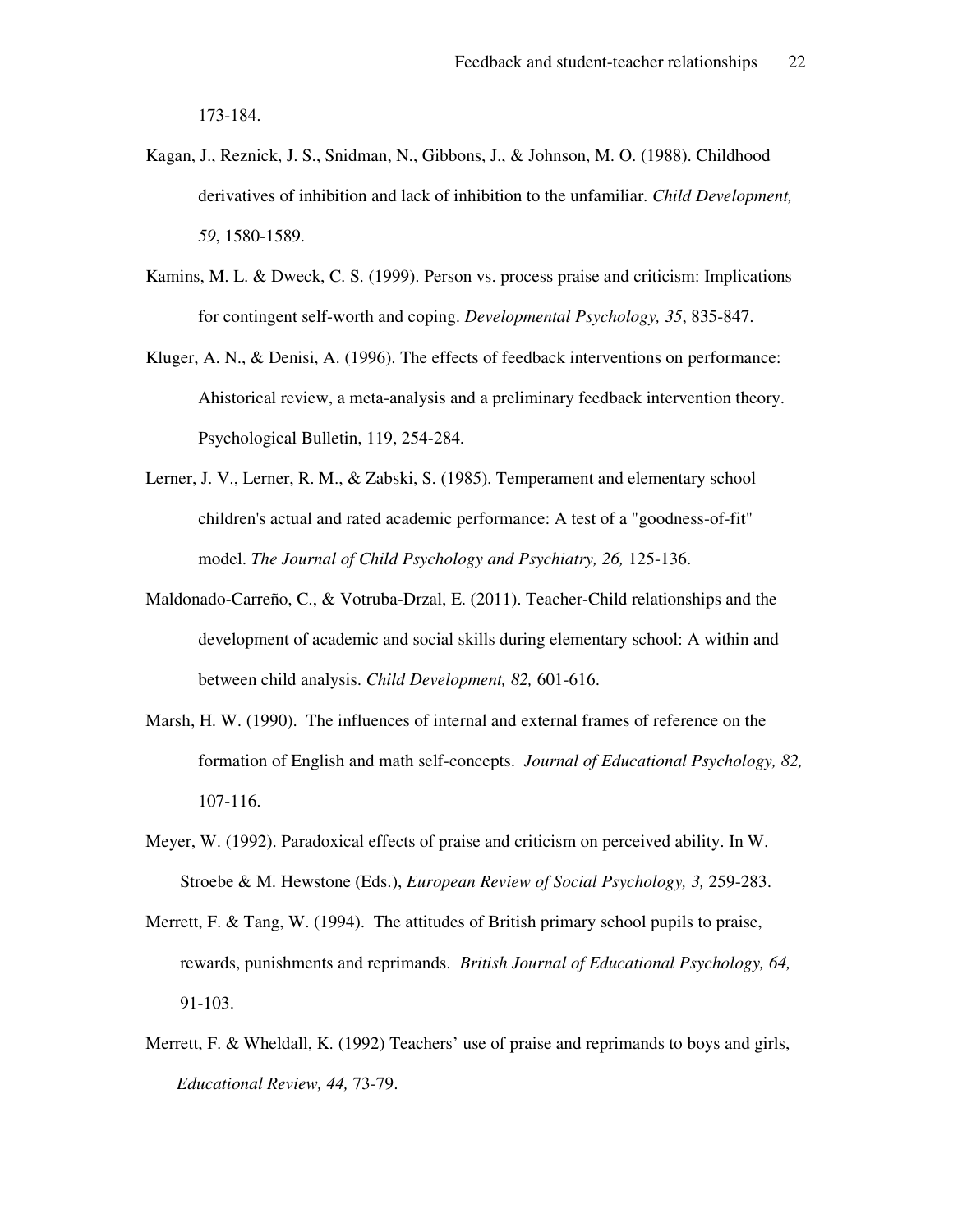- Mueller, C. M., & Dweck, C. S. (1998). Praise for intelligence can undermine children's motivation and performance. *Journal of Personality and Social Psychology, 75,* 33-52.
- *Nurmi,* J. (2012). Students' characteristics and teacher–child relationships in instruction: A meta-analysis. *Educational Research Review, 7,* 177-197.
- Pianta, R. C. (1999). *Enhancing relationships between children and teachers.* Washington, DC: American Psychological Association.
- Pianta, R. C., Nimetz, S. L. & Bennett, E. (1997). Mother-Child Relationships, Teacher-Child Relationships, and School Outcomes in Preschool and Kindergarten. *Early Childhood Research Quarterly, 12*, 263-80.
- Pianta, R. C., Steinberg, M. S., & Rollins, K. B. (1995). Teacher-child relationships and deflections in children's classroom adjustment. *Development and Psychopathology, 7*, 295-312.
- Ridley, D. S., & Walther, B. (1995). *Creating responsible learners: The role of a positive classroom environment.* Washington DC, USA: American Psychological Association.
- Rimm-Kaufman, S. E. Kagan, J. (2005). Infant predictors of kindergarten behavior: The contribution of inhibited and uninhibited temperament types. *Behavioral Disorders, 30,*  329-345.
- Roorda, D. L., Koomen, H. M. Y., Spilt, J. L. & Oort, F. J. (2011). The influence of affective teacher–student relationships on students' school engagement and achievement: A meta-analytic approach. *Review of Educational Research, 81,* 493–529.
- Skinner, B. F. (1938). *The Behavior of Organisms: An Experimental Analysis*. New York: Appleton-Century.
- Skipper, Y., & Douglas, K.M. (2012). Is no praise good praise? Effects of positive feedback on children's responses to subsequent failures. *British Journal of Educational Psychology, 82,* 327-399.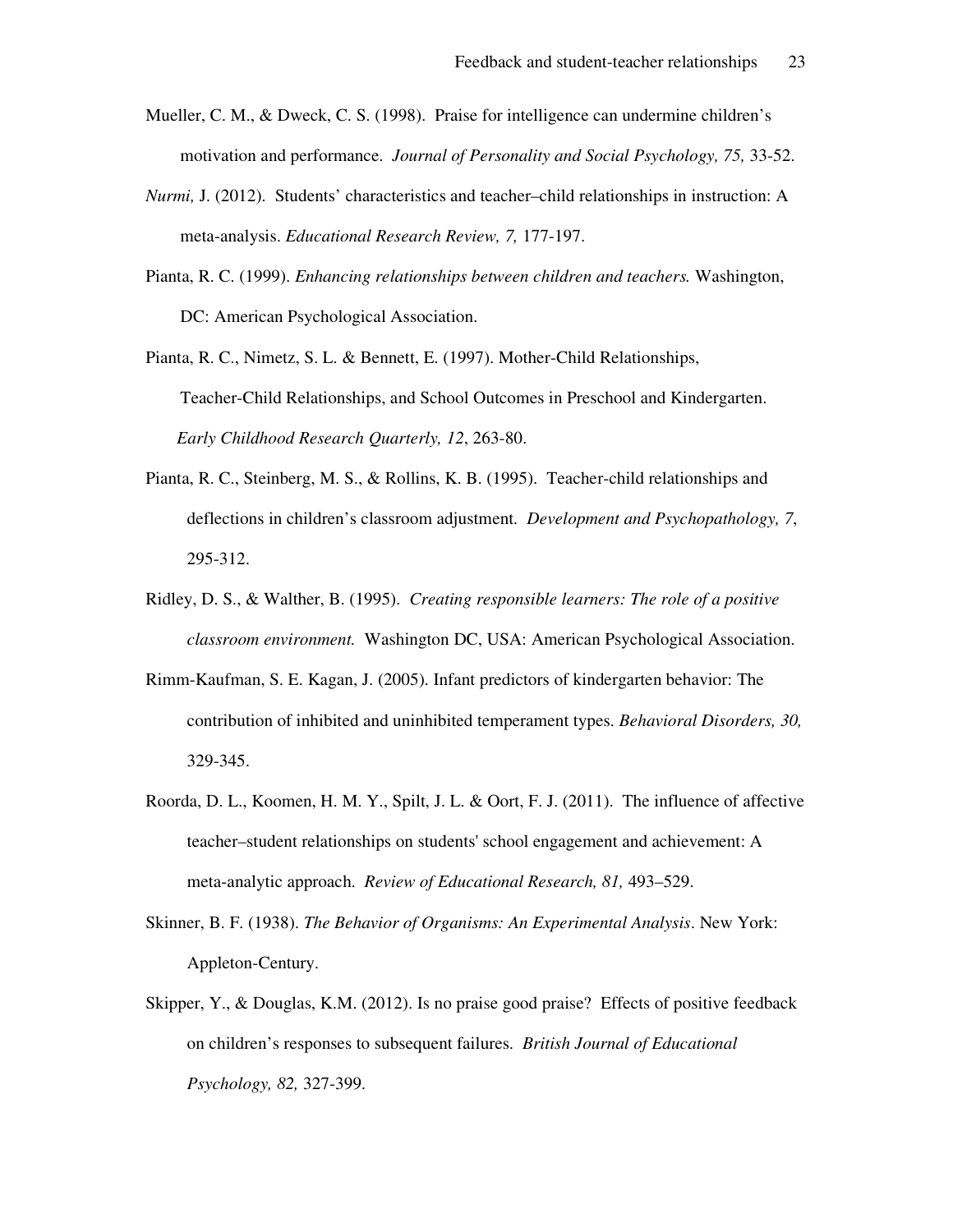- Skipper, Y., & Leman, P. J. (Under Review). Young People's Understanding of the Role of Feedback on Academic Choices.
- Stipek, D., & MacIver, D. (1989). Developmental change in children's assessment of intellectual competence. *Child Development, 60,* 521-538.
- Twenge, J. M. (2006). *Generation Me: Why today's young Americans are more confident, assertive, entitled—and more miserable than ever before.* New York: Free Press.
- Wigboldus, D., & Douglas, K. (2007). Language, stereotypes, and intergroup relations. In Fiedler, K. (Ed.), *Social Communication*. New York: Psychology Press.
- Wigboldus D. H. J, Semin G. R., & Spears R. (2006). Communicating expectancies about others. *European Journal of Social Psychology, 36,* 815-824.
- Worrall, C., Worrall, N., & Meldrum C. (1983). The consequences of teacher praise and criticism. *Educational Psychology, 3,* 127-136.
- Wubbels, T., & Levy, J. (1993). *Do You Know What You Look Like? Interpersonal Relationships in Education*. London: The Falmer Press.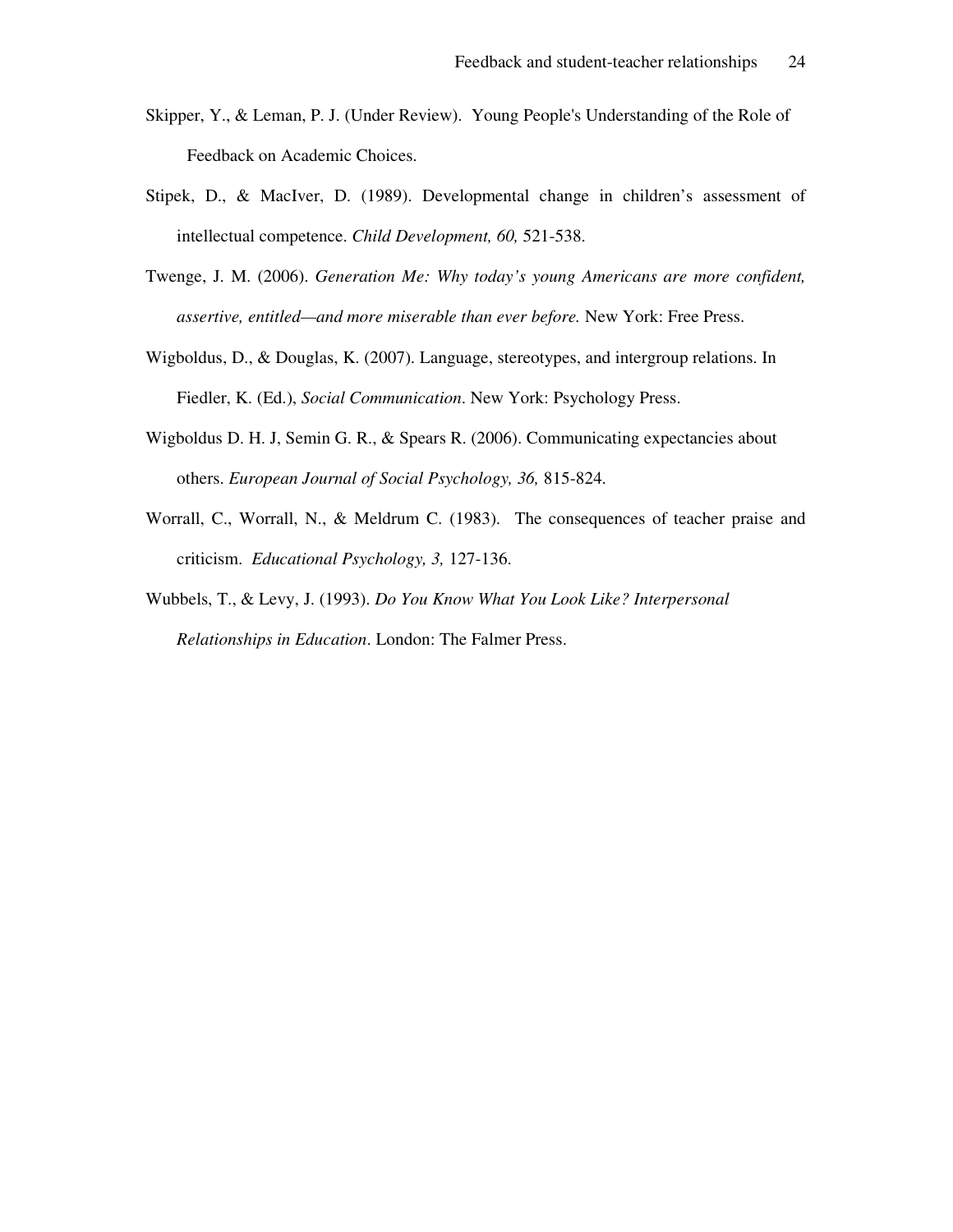#### Table 1

|  |  |  | Effects of Praise on Children's Responses to Success and Failure (Study 1) |  |  |
|--|--|--|----------------------------------------------------------------------------|--|--|
|  |  |  |                                                                            |  |  |

|                    |                  | Person | Process          |      | Control          |      | <b>ANOVA</b>      |  |
|--------------------|------------------|--------|------------------|------|------------------|------|-------------------|--|
| Average success    | $\boldsymbol{M}$ | SD     | $\boldsymbol{M}$ | SD   | $\boldsymbol{M}$ | SD   |                   |  |
| Liking for teacher | 3.82             | .89    | 3.86             | .99  | 3.71             | 1.00 | $F(2, 144)=295$ , |  |
|                    |                  |        |                  |      |                  |      | $p = 0.745$       |  |
| Teachers' liking   | 3.75             | .93    | 3.78             | .84  | 3.71             | 1.00 | $F(2, 144)=.581,$ |  |
| for them           |                  |        |                  |      |                  |      | $p=.561$          |  |
| Failure 1          |                  |        |                  |      |                  |      |                   |  |
| Liking for teacher | 2.75             | 1.37   | 3.27             | 1.40 | 3.00             | 1.36 | $F(2,142)=1.637,$ |  |
|                    |                  |        |                  |      |                  |      | $p = 198$         |  |
| Teachers' liking   | 2.89             | 1.20   | 3.45             | 1.26 | 2.98             | 1.48 | $F(2,142)=2.47$ , |  |
| for them           |                  |        |                  |      |                  |      | $p=.088$          |  |
| Failure 2          |                  |        |                  |      |                  |      |                   |  |
| Liking for teacher | 2.89             | 1.17   | 3.27             | 1.35 | 3.10             | 1.42 | $F(2,143)=.95$ ,  |  |
|                    |                  |        |                  |      |                  |      | $p = 388$         |  |
| Teachers' liking   | 3.13             | 1.04   | 3.19             | 1.27 | 3.00             | 1.37 | $F(2,142)=298,$   |  |
| for them           |                  |        |                  |      |                  |      | $p = 0.743$       |  |